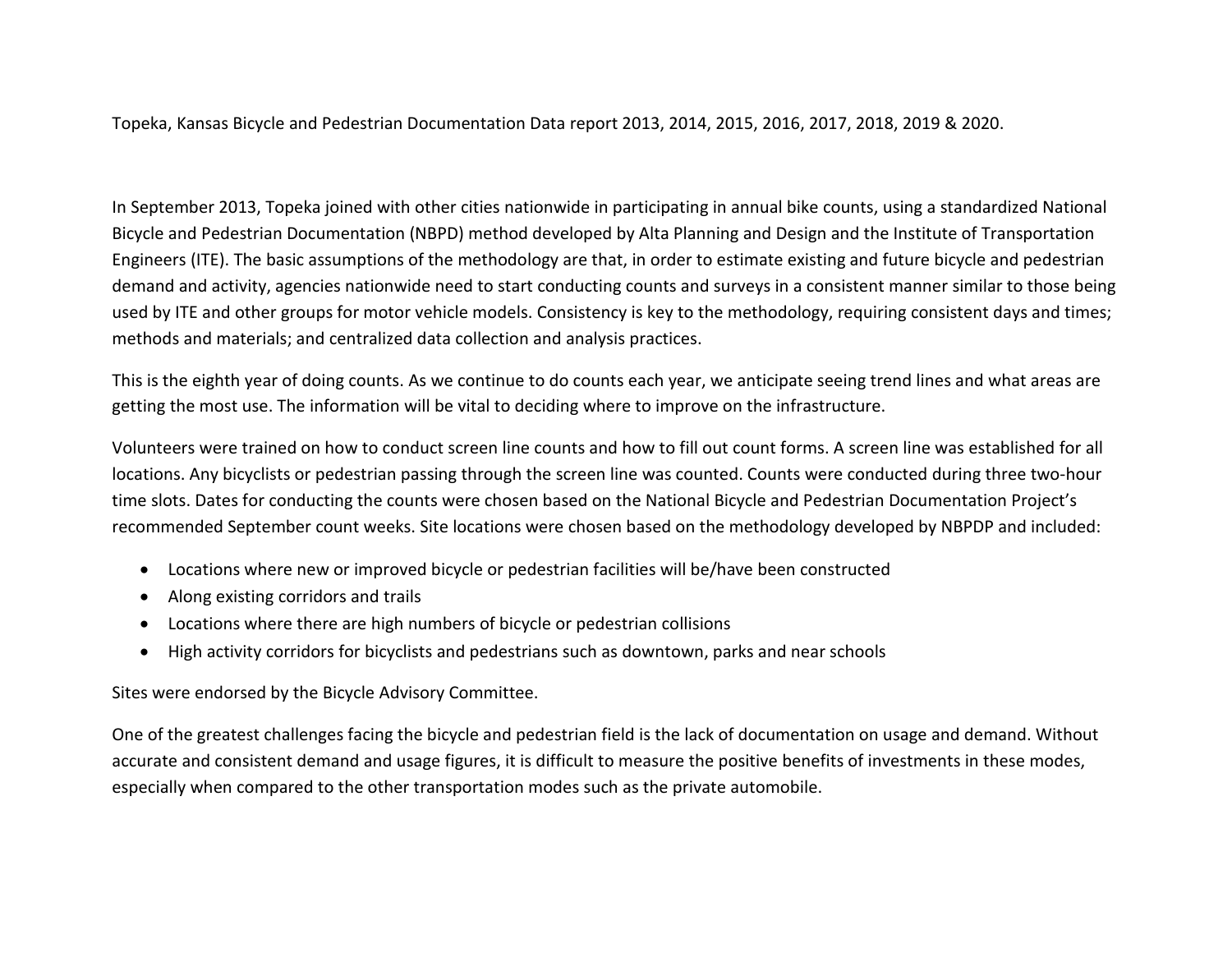|                                                   | 2020 Topeka Bicycle and Pedestrian Documentation Project Data |                              |                         |                                                                                    |                          |                |                                  |                              |              |                                        |                    |       |                                       |                                                              |              |                     |                                                                                                                                  |       |
|---------------------------------------------------|---------------------------------------------------------------|------------------------------|-------------------------|------------------------------------------------------------------------------------|--------------------------|----------------|----------------------------------|------------------------------|--------------|----------------------------------------|--------------------|-------|---------------------------------------|--------------------------------------------------------------|--------------|---------------------|----------------------------------------------------------------------------------------------------------------------------------|-------|
|                                                   |                                                               | Weekday, September 16th 2020 |                         |                                                                                    | 10am - 12pm <sup>1</sup> |                |                                  | Weekday, September 16th 2020 |              |                                        | $5pm - 7pm$        |       |                                       | Saturday, September 19th 2020                                |              |                     | 12pm - 2pm                                                                                                                       |       |
|                                                   |                                                               |                              | <b>Bicycles</b>         |                                                                                    |                          |                |                                  | <b>Bicycles</b>              |              |                                        |                    |       | <b>Bicycles</b>                       |                                                              |              |                     |                                                                                                                                  |       |
|                                                   | Sidewalk<br><b>Shared Use</b><br>Path                         | Road / Bike<br>Lane          | <b>Total</b>            | Wearing a<br>Helmet                                                                | <b>Pedestrians</b>       | Other          | Sidewalk /<br>Shared Use<br>Path | Road / Bike<br>Lane          | <b>Total</b> | Wearing a<br>Helmet                    | <b>Pedestrians</b> | Other | Sidewalk<br><b>Shared Use</b><br>Path | Road / Bike<br>Lane                                          | <b>Total</b> | Wearing a<br>Helmet | <b>Pedestrians</b>                                                                                                               | Other |
| #1 - North Topeka, Central Avenue                 |                                                               |                              |                         |                                                                                    |                          |                |                                  |                              |              |                                        | 10                 |       |                                       |                                                              |              |                     |                                                                                                                                  |       |
| $# 2 - East 6th St$                               |                                                               | 12                           | 14                      | $\Omega$                                                                           | 16                       |                |                                  | 10                           | 10           |                                        | 15                 |       |                                       |                                                              |              | $\Omega$            | 15 <sub>1</sub>                                                                                                                  |       |
| #3 - East 25th and Landon                         |                                                               |                              | 11                      |                                                                                    | $\sqrt{2}$               |                |                                  |                              |              |                                        |                    |       | 20                                    |                                                              | 20           | 13                  |                                                                                                                                  |       |
| #4 - 10th and Topeka                              |                                                               |                              |                         | $\Omega$                                                                           | 40                       |                |                                  |                              |              |                                        | 26                 |       |                                       |                                                              |              |                     |                                                                                                                                  |       |
| #5 - Gage Park                                    |                                                               |                              |                         |                                                                                    | 25                       |                |                                  |                              |              |                                        | 37                 |       |                                       |                                                              |              |                     | 19                                                                                                                               |       |
| #6 - Clay St/Central Park                         |                                                               |                              |                         | $\Omega$                                                                           | 11                       | $\mathbf 0$    |                                  | 28                           | 29           |                                        | 58                 |       |                                       |                                                              |              | -0                  |                                                                                                                                  |       |
| #7 - 19th and Washburn U                          |                                                               |                              |                         | $\Omega$                                                                           |                          |                |                                  |                              |              |                                        |                    |       |                                       |                                                              |              | $\Omega$            |                                                                                                                                  |       |
| #8 - Randolph                                     |                                                               |                              |                         |                                                                                    |                          | $\overline{0}$ |                                  |                              |              |                                        | 24                 |       |                                       | 12                                                           | 12           | 8                   |                                                                                                                                  |       |
| #9 - Belle                                        |                                                               |                              |                         |                                                                                    |                          |                |                                  |                              |              |                                        |                    |       |                                       |                                                              |              | $\Omega$            | 77                                                                                                                               |       |
| #10 - 29th and Fairlawn                           |                                                               |                              |                         |                                                                                    | 6                        | $\mathbf 0$    |                                  |                              |              |                                        |                    |       | ŏ                                     |                                                              |              | 3                   |                                                                                                                                  |       |
| #11 - Shunga Trail                                | 32                                                            |                              | 32                      | 17                                                                                 | 24                       |                | 57                               |                              |              | 34                                     | 54                 |       | 6'                                    |                                                              |              | 37                  | 25                                                                                                                               |       |
| #12 - Landon Trail                                | 13                                                            |                              | 13                      | 11                                                                                 |                          | $\Omega$       | 14                               |                              |              |                                        |                    |       | 15 <sup>2</sup>                       |                                                              |              |                     |                                                                                                                                  |       |
| #13 - 8th St                                      |                                                               |                              |                         |                                                                                    |                          |                |                                  |                              |              |                                        |                    |       |                                       |                                                              | 10           |                     |                                                                                                                                  |       |
| #14 East 37th/Lake Shawnee                        |                                                               |                              |                         |                                                                                    |                          |                |                                  |                              |              |                                        |                    |       |                                       |                                                              |              |                     |                                                                                                                                  |       |
| Total bicyclists counted<br>Total wearing helmets | 427                                                           |                              |                         | Bicyclists on shared use paths or sidewalks<br>Bicyclists on the road or bike lane |                          |                | 282<br>145                       | 66%<br>34%                   |              | Total pedestrians<br>Total other users |                    | 625   |                                       |                                                              |              |                     | Counts were conducted using parameters set by the National<br><b>Bicycle and Pedestrian Documentation Project. Extrapolation</b> |       |
| <b>Percent wearing helmets</b>                    | 42%                                                           |                              | <b>Total Bicyclists</b> |                                                                                    |                          |                | 427                              |                              |              | <b>Total Bicyclists</b>                |                    | 427   |                                       | worksheets were provided by them and used for these numbers. |              |                     |                                                                                                                                  |       |

|                                   | <b>Count Totals</b>        |                      |                                                  |  |  |  |  |  |
|-----------------------------------|----------------------------|----------------------|--------------------------------------------------|--|--|--|--|--|
|                                   | Total<br><b>Bicyclists</b> | Total<br>Pedestrians | Total<br>Bicyclsts and<br>Pedestrians<br>Counted |  |  |  |  |  |
| #1 - North Topeka, Central Avenue | 11                         | 18                   | 29                                               |  |  |  |  |  |
| $# 2 - East 6th St$               | 38                         | 46                   | 84                                               |  |  |  |  |  |
| # 3 - East 25th and Landon        | 43                         | 13                   | 56                                               |  |  |  |  |  |
| #4 - 10th and Topeka              | 18                         | 107                  | 125                                              |  |  |  |  |  |
| #5 - Gage Park                    | 15                         | 81                   | 96                                               |  |  |  |  |  |
| #6 - Clay St/Central Park         | 34                         | 70                   | 104                                              |  |  |  |  |  |
| #7 - 19th and Washburn U          | 2                          | 13                   | 15                                               |  |  |  |  |  |
| #8 - Randolph                     | 26                         | 36                   | 62                                               |  |  |  |  |  |
| #9 - Belle                        | 7                          | 83                   | 90                                               |  |  |  |  |  |
| #10 - 29th and Fairlawn           | 14                         | 20                   | 34                                               |  |  |  |  |  |
| #11 - Shunga Trail                | 150                        | 103                  | 253                                              |  |  |  |  |  |
| #12 - Landon Trail                | 42                         | 12 <sup>2</sup>      | 54                                               |  |  |  |  |  |
| #13 - 8th St                      | 20                         | 15                   | 35                                               |  |  |  |  |  |
| #14 - East 37th/Lake Shawnee      | 7                          | 8                    | 15                                               |  |  |  |  |  |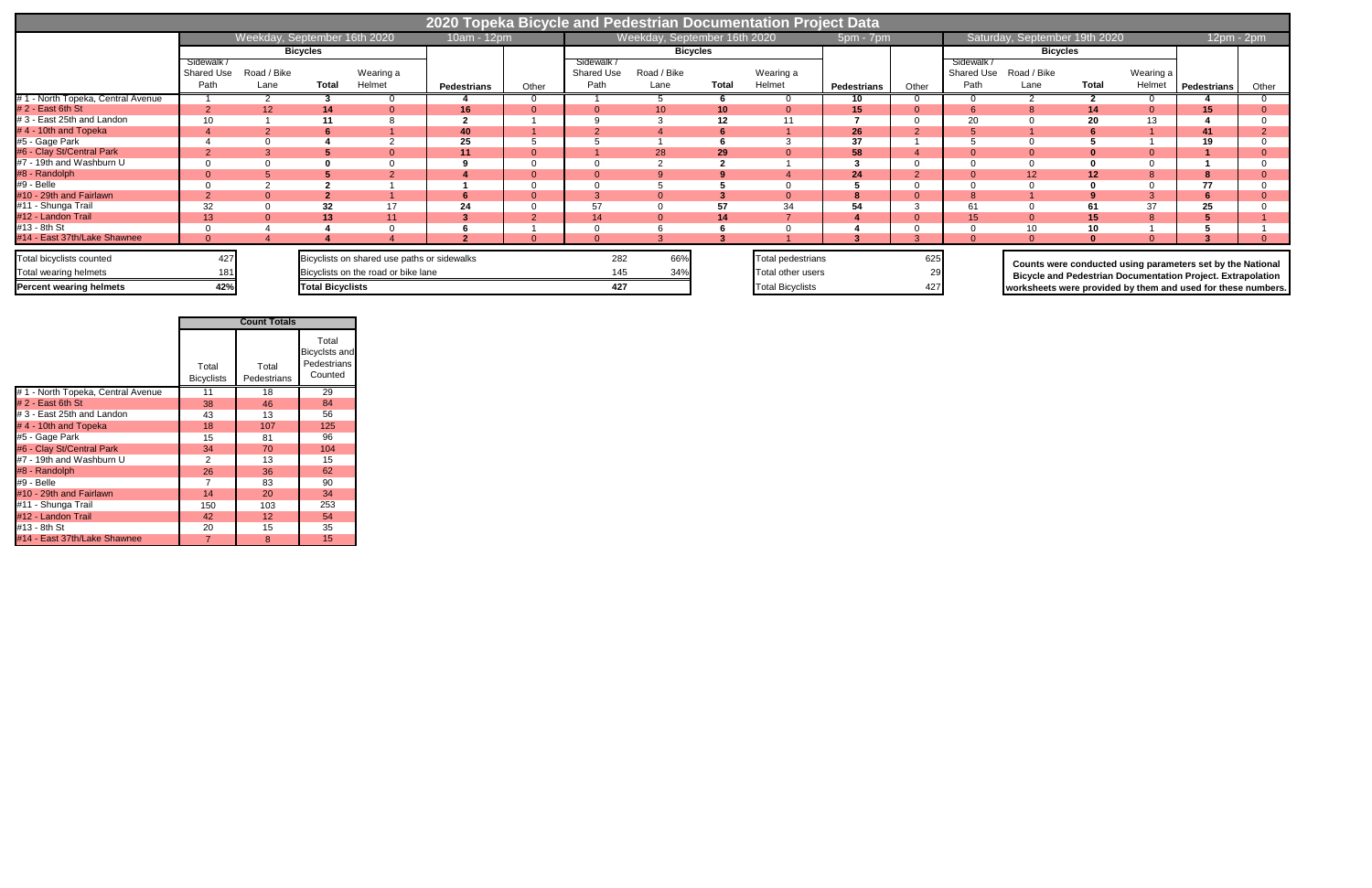| 2020: Daily, Monthly, and Annual Projections |                 |                                                          |                                                   |                             |                         |                       |                       |  |  |  |  |
|----------------------------------------------|-----------------|----------------------------------------------------------|---------------------------------------------------|-----------------------------|-------------------------|-----------------------|-----------------------|--|--|--|--|
|                                              | <b>Daily</b>    | <b>Monthly</b>                                           |                                                   |                             | <b>Annual</b>           |                       |                       |  |  |  |  |
|                                              | and Pedestrians | Average Bicyclists Average Bicyclists<br>and Pedestrians | <b>Total Bicyclists and</b><br><b>Pedestrians</b> | <b>Bicycling Percentage</b> | <b>Bicycling Totals</b> | Walking<br>Percentage | <b>Walking Totals</b> |  |  |  |  |
| #1 - North Topeka, Central Avenue            | 50              | 1,525                                                    | 18,305                                            | 38%                         | 6,943                   | 62%                   | 11,362                |  |  |  |  |
| $# 2 - East 6th St$                          | 150             | 4,557                                                    | 54,685                                            | 45%                         | 24,738                  | 55%                   | 29,946                |  |  |  |  |
| #3 - East 25th and Landon                    | 102             | 3,094                                                    | 37,125                                            | 77%                         | 28,507                  | 23%                   | 8,618                 |  |  |  |  |
| #4 - 10th and Topeka                         | 224             | 6,827                                                    | 81,927                                            | 14%                         | 11,798                  | 86%                   | 70,130                |  |  |  |  |
| #5 - Gage Park                               | 168             | 5,099                                                    | 61,188                                            | 16%                         | 9,561                   | 84%                   | 51,627                |  |  |  |  |
| #6 - Clay St/Central Park                    | 172             | 5,225                                                    | 62,706                                            | 33%                         | 20,500                  | 67%                   | 42,206                |  |  |  |  |
| #7 - 19th and Washburn U                     | 25              | 764                                                      | 9,167                                             | 13%                         | 1,222                   | 87%                   | 7,944                 |  |  |  |  |
| #8 - Randolph                                | 110             | 3,347                                                    | 40,161                                            | 42%                         | 16,842                  | 58%                   | 23,320                |  |  |  |  |
| #9 - Belle                                   | 179             | 5,431                                                    | 65,169                                            | 8%                          | 5,069                   | 92%                   | 60,101                |  |  |  |  |
| #10 - 29th and Fairlawn                      | 62              | 1,883                                                    | 22,602                                            | 41%                         | 9,307                   | 59%                   | 13,295                |  |  |  |  |
| #11 - Shunga Trail                           | 550             | 16,743                                                   | 200,922                                           | 59%                         | 119,124                 | 41%                   | 81,798                |  |  |  |  |
| #12 - Landon Trail                           | 112             | 3,409                                                    | 40,906                                            | 78%                         | 31,816                  | 22%                   | 9,090                 |  |  |  |  |
| #13 - 8th St                                 | 66              | 2,005                                                    | 24,063                                            | 57%                         | 13,750                  | 43%                   | 10,313                |  |  |  |  |
| #14 - East 37th/Lake Shawnee                 | 40              | 1,203                                                    | 14,438                                            | 47%                         | 6,738                   | 53%                   | 7,700                 |  |  |  |  |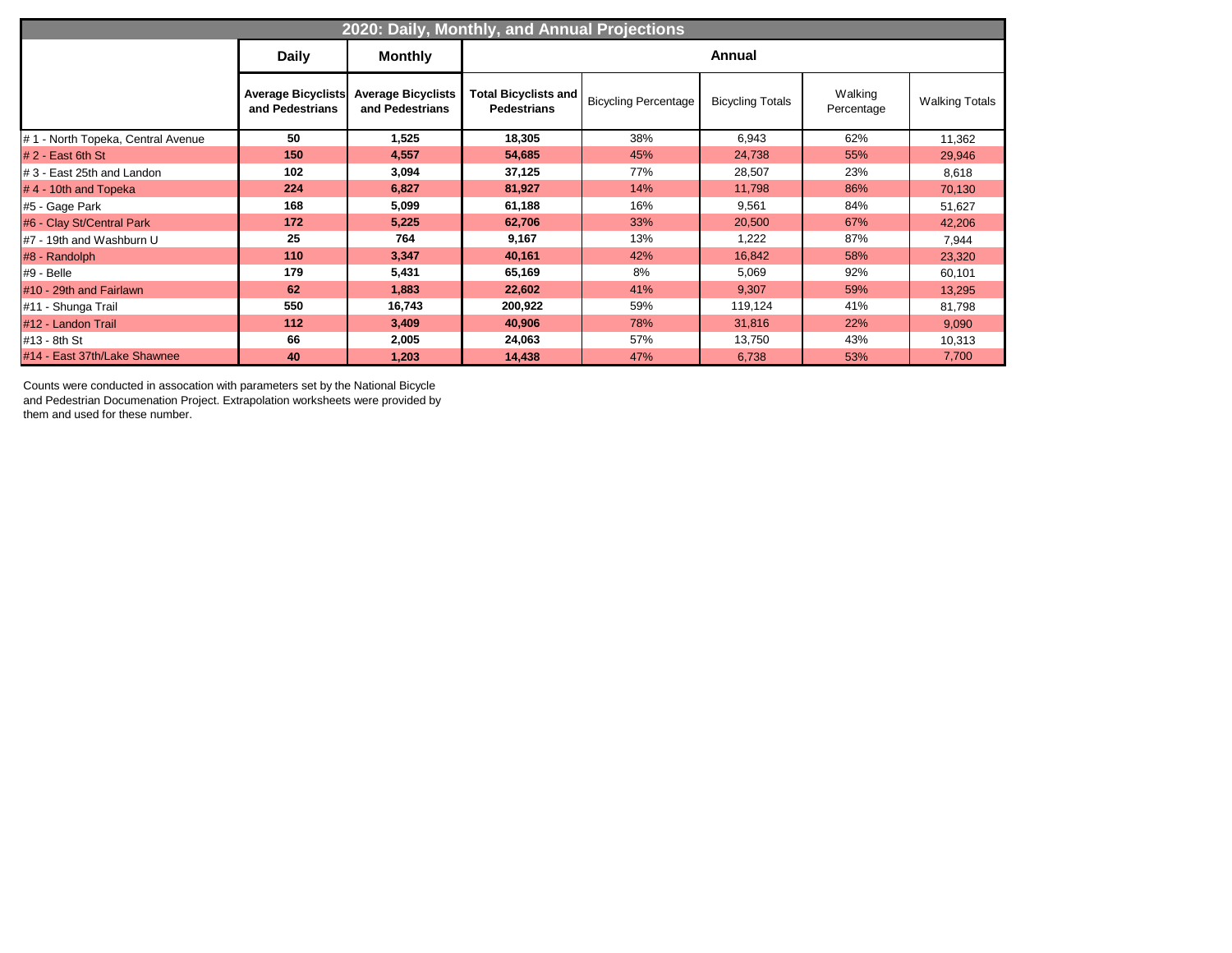|                                                   | 2019Topeka Bicycle and Pedestrian Documentation Project Data |                     |                         |                                                                                    |                    |       |                                         |                         |              |                                        |                    |       |                                |                                                              |              |                     |                                                                                                                                  |       |
|---------------------------------------------------|--------------------------------------------------------------|---------------------|-------------------------|------------------------------------------------------------------------------------|--------------------|-------|-----------------------------------------|-------------------------|--------------|----------------------------------------|--------------------|-------|--------------------------------|--------------------------------------------------------------|--------------|---------------------|----------------------------------------------------------------------------------------------------------------------------------|-------|
|                                                   |                                                              |                     | Weekday, September 2019 |                                                                                    | 10am - 12pm        |       |                                         | Weekday, September 2019 |              |                                        | $5pm - 7pm$        |       |                                | Saturday, September, 2019                                    |              |                     | $12pm - 2pm$                                                                                                                     |       |
|                                                   |                                                              |                     | <b>Bicycles</b>         |                                                                                    |                    |       |                                         | <b>Bicycles</b>         |              |                                        |                    |       | <b>Bicycles</b>                |                                                              |              |                     |                                                                                                                                  |       |
|                                                   | Sidewalk<br>Shared Use<br>Path                               | Road / Bike<br>Lane | <b>Total</b>            | Wearing a<br>Helmet                                                                | <b>Pedestrians</b> | Other | Sidewalk /<br><b>Shared Use</b><br>Path | Road / Bike<br>Lane     | <b>Total</b> | Wearing a<br>Helmet                    | <b>Pedestrians</b> | Other | Sidewalk<br>Shared Use<br>Path | Road / Bike<br>Lane                                          | <b>Total</b> | Wearing a<br>Helmet | <b>Pedestrians</b>                                                                                                               | Other |
| #1 - North Topeka, Central Avenue                 |                                                              |                     |                         |                                                                                    |                    |       |                                         |                         |              |                                        |                    |       |                                |                                                              |              |                     |                                                                                                                                  |       |
| #2 - East 6th St                                  |                                                              |                     | 15                      |                                                                                    | 10                 |       |                                         |                         | 16           |                                        | 15 <sub>1</sub>    |       |                                |                                                              |              |                     | 22                                                                                                                               |       |
| #3 - East 25th and Landon                         |                                                              | 21                  | 33                      | 12                                                                                 | 13                 |       |                                         |                         | 22           | 14                                     |                    |       |                                |                                                              |              |                     |                                                                                                                                  |       |
| #4 - 10th and Topeka                              |                                                              |                     |                         |                                                                                    | 71                 |       |                                         |                         |              |                                        | 29                 |       | 10 <sup>1</sup>                |                                                              |              |                     | 30                                                                                                                               |       |
| #5 - Gage Park                                    |                                                              |                     |                         |                                                                                    | 19                 |       |                                         |                         |              |                                        | 16                 |       |                                |                                                              |              |                     | 26                                                                                                                               |       |
| #6 - Clay St/Central Park                         |                                                              |                     |                         |                                                                                    |                    |       |                                         |                         |              |                                        |                    |       |                                |                                                              |              |                     |                                                                                                                                  |       |
| #7 - 19th and Washburn U                          |                                                              |                     |                         |                                                                                    | 12                 |       |                                         |                         |              |                                        |                    |       |                                |                                                              |              |                     |                                                                                                                                  |       |
| #8 - Randolph                                     |                                                              |                     |                         |                                                                                    |                    |       |                                         |                         |              |                                        |                    |       |                                |                                                              |              |                     |                                                                                                                                  |       |
| #9 - Belle                                        |                                                              |                     |                         |                                                                                    |                    |       |                                         |                         |              |                                        | 10                 |       |                                |                                                              |              |                     |                                                                                                                                  |       |
| #10 - 29th and Fairlawn                           |                                                              |                     |                         | $\mathbf{b}$                                                                       |                    |       |                                         |                         |              |                                        |                    |       |                                |                                                              |              |                     |                                                                                                                                  |       |
| #11 - Shunga Trail                                | 30                                                           |                     | 30                      | 25                                                                                 | 35                 |       | 38                                      |                         |              |                                        | 23                 |       | 39                             |                                                              |              | 32                  | 16                                                                                                                               |       |
| #12 - Landon Trail                                |                                                              |                     | 12                      |                                                                                    |                    |       | 13                                      |                         | 13           |                                        |                    |       |                                |                                                              |              |                     |                                                                                                                                  |       |
| #13 - 8th St                                      |                                                              |                     |                         |                                                                                    |                    |       |                                         |                         |              |                                        |                    |       |                                |                                                              |              |                     |                                                                                                                                  |       |
| #14 - East 37th/Lake Shawnee                      |                                                              |                     |                         |                                                                                    |                    |       |                                         |                         |              |                                        |                    |       |                                |                                                              |              |                     |                                                                                                                                  |       |
| Total bicyclists counted<br>Total wearing helmets | 326                                                          |                     |                         | Bicyclists on shared use paths or sidewalks<br>Bicyclists on the road or bike lane |                    |       | 212<br>114                              | 65%<br>35%              |              | Total pedestrians<br>Total other users |                    | 44    |                                |                                                              |              |                     | Counts were conducted using parameters set by the National<br><b>Bicycle and Pedestrian Documentation Project. Extrapolation</b> |       |
| <b>Percent wearing helmets</b>                    | 48%                                                          |                     | <b>Total Bicyclists</b> |                                                                                    |                    |       | 326                                     |                         |              | <b>Total Bicyclists</b>                |                    | 326   |                                | worksheets were provided by them and used for these numbers. |              |                     |                                                                                                                                  |       |

|                                   | <b>Count Totals</b>        |                      |                                                         |  |  |  |  |  |
|-----------------------------------|----------------------------|----------------------|---------------------------------------------------------|--|--|--|--|--|
|                                   | Total<br><b>Bicyclists</b> | Total<br>Pedestrians | Total<br><b>Bicyclsts and</b><br>Pedestrians<br>Counted |  |  |  |  |  |
| #1 - North Topeka, Central Avenue | 8                          | 5                    | 13                                                      |  |  |  |  |  |
| #2 East 6th St                    | 39                         | 47                   | 86                                                      |  |  |  |  |  |
| #3 - East 25th and Landon         | 62                         | 17                   | 79                                                      |  |  |  |  |  |
| #4 - 10th and Topeka              | 21                         | 130                  | 151                                                     |  |  |  |  |  |
| #5 Gage Park                      | 6                          | 61                   | 67                                                      |  |  |  |  |  |
| #6 - Clay St/Central Park         | 22                         | 16                   | 38                                                      |  |  |  |  |  |
| #7 - 19th and Washburn U          | 5                          | 23                   | 28                                                      |  |  |  |  |  |
| #8 - Randolph                     | 4                          | 17                   | 21                                                      |  |  |  |  |  |
| #9 - Belle                        | 4                          | 13                   | 17                                                      |  |  |  |  |  |
| #10 - 29th and Fairlawn           | 8                          | 5                    | 13                                                      |  |  |  |  |  |
| #11 - Shunga Trail                | 107                        | 74                   | 181                                                     |  |  |  |  |  |
| #12 - Landon Trail                | 31                         | 7                    | 38                                                      |  |  |  |  |  |
| #13 - 8th St                      | 6                          | 24                   | 30                                                      |  |  |  |  |  |
| #14 - East 37th/Lake Shawnee      | 3                          | 2                    | 5                                                       |  |  |  |  |  |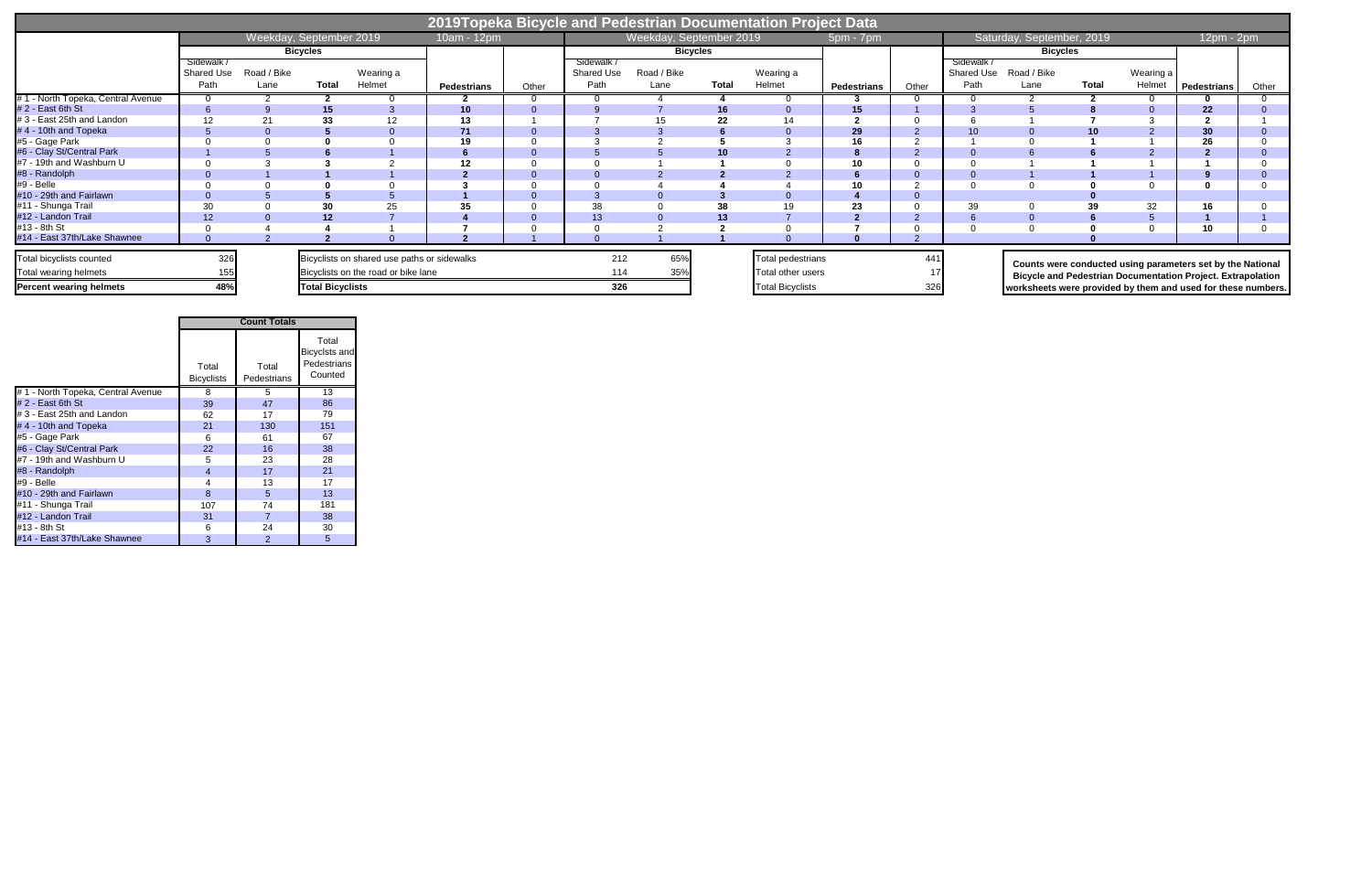| 2019: Daily, Monthly, and Annual Projections |                                              |                                              |                                                   |                             |                         |                       |                       |  |  |  |  |
|----------------------------------------------|----------------------------------------------|----------------------------------------------|---------------------------------------------------|-----------------------------|-------------------------|-----------------------|-----------------------|--|--|--|--|
|                                              | <b>Daily</b>                                 | <b>Monthly</b>                               |                                                   |                             | <b>Annual</b>           |                       |                       |  |  |  |  |
|                                              | <b>Average Bicyclists</b><br>and Pedestrians | <b>Average Bicyclists</b><br>and Pedestrians | <b>Total Bicyclists and</b><br><b>Pedestrians</b> | <b>Bicycling Percentage</b> | <b>Bicycling Totals</b> | Walking<br>Percentage | <b>Walking Totals</b> |  |  |  |  |
| #1 - North Topeka, Central Avenue            | 22                                           | 676                                          | 8,107                                             | 62%                         | 4,989                   | 38%                   | 3,118                 |  |  |  |  |
| $# 2 - East 6th St$                          | 154                                          | 4,669                                        | 56,031                                            | 45%                         | 25,410                  | 55%                   | 30,622                |  |  |  |  |
| #3 - East 25th and Landon                    | 134                                          | 4,068                                        | 48,813                                            | 78%                         | 38,309                  | 22%                   | 10,504                |  |  |  |  |
| $# 4 - 10$ th and Topeka                     | 265                                          | 8,047                                        | 96,565                                            | 14%                         | 13,430                  | 86%                   | 83,136                |  |  |  |  |
| #5 - Gage Park                               | 121                                          | 3,681                                        | 44,172                                            | 9%                          | 3,956                   | 91%                   | 40,216                |  |  |  |  |
| #6 - Clay St/Central Park                    | 66                                           | 2,000                                        | 24,005                                            | 58%                         | 13,898                  | 42%                   | 10,107                |  |  |  |  |
| #7 - 19th and Washburn U                     | 47                                           | 1,428                                        | 17,130                                            | 18%                         | 3,059                   | 82%                   | 14,071                |  |  |  |  |
| #8 - Randolph                                | 39                                           | 1,172                                        | 14,065                                            | 19%                         | 2,679                   | 81%                   | 11,386                |  |  |  |  |
| #9 - Belle                                   | 28                                           | 852                                          | 10,227                                            | 24%                         | 2,406                   | 76%                   | 7,820                 |  |  |  |  |
| #10 - 29th and Fairlawn                      | 21                                           | 652                                          | 7,820                                             | 62%                         | 4,813                   | 38%                   | 3,008                 |  |  |  |  |
| #11 - Shunga Trail                           | 415                                          | 12,633                                       | 151,594                                           | 59%                         | 89,616                  | 41%                   | 61,978                |  |  |  |  |
| #12 - Landon Trail                           | 102                                          | 3,108                                        | 37,297                                            | 82%                         | 30,426                  | 18%                   | 6,870                 |  |  |  |  |
| #13 - 8th St                                 | 66                                           | 2,005                                        | 24,063                                            | 20%                         | 4,813                   | 80%                   | 19,250                |  |  |  |  |
| #14 - East 37th/Lake Shawnee                 | 16                                           | 501                                          | 6,016                                             | 60%                         | 3,609                   | 40%                   | 2,406                 |  |  |  |  |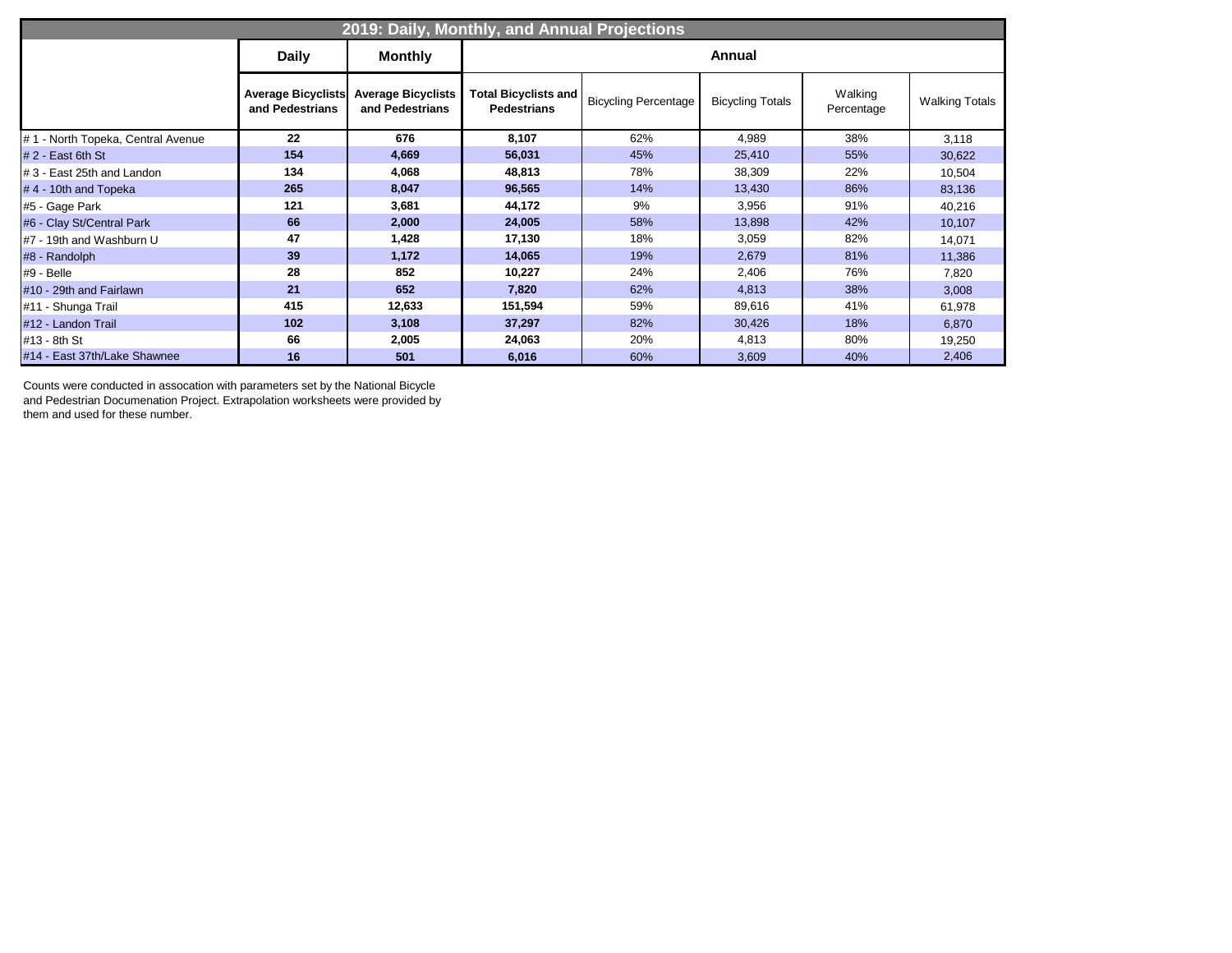|                                                          | 2018 Topeka Bicycle and Pedestrian Documentation Project Data |                     |                         |                                                                                    |                    |       |                                |                         |              |                                               |             |       |                                       |                                                              |              |                     |                                                                                                                                  |       |
|----------------------------------------------------------|---------------------------------------------------------------|---------------------|-------------------------|------------------------------------------------------------------------------------|--------------------|-------|--------------------------------|-------------------------|--------------|-----------------------------------------------|-------------|-------|---------------------------------------|--------------------------------------------------------------|--------------|---------------------|----------------------------------------------------------------------------------------------------------------------------------|-------|
|                                                          |                                                               |                     | Weekday, September 2018 |                                                                                    | 10am - 12pm        |       |                                | Weekday, September 2018 |              |                                               | $5pm - 7pm$ |       |                                       | Saturday, September, 2018                                    |              |                     | 12pm - 2pm                                                                                                                       |       |
|                                                          |                                                               |                     | <b>Bicycles</b>         |                                                                                    |                    |       |                                | <b>Bicycles</b>         |              |                                               |             |       | <b>Bicycles</b>                       |                                                              |              |                     |                                                                                                                                  |       |
|                                                          | Sidewalk<br><b>Shared Use</b><br>Path                         | Road / Bike<br>Lane | <b>Total</b>            | Wearing a<br>Helmet                                                                | <b>Pedestrians</b> | Other | Sidewalk<br>Shared Use<br>Path | Road / Bike<br>Lane     | <b>Total</b> | Wearing a<br>Helmet                           | Pedestrians | Other | Sidewalk<br><b>Shared Use</b><br>Path | Road / Bike<br>Lane                                          | <b>Total</b> | Wearing a<br>Helmet | Pedestrians                                                                                                                      | Other |
| #1 - North Topeka, Central Avenue                        |                                                               |                     |                         |                                                                                    |                    |       |                                |                         | 19           |                                               |             |       |                                       |                                                              |              |                     |                                                                                                                                  |       |
| #2 - East 6th St                                         |                                                               |                     | 20                      |                                                                                    | 20                 |       |                                |                         | 13           |                                               | 30          |       |                                       |                                                              |              |                     | 16                                                                                                                               |       |
| #3 - East 25th and Landon                                |                                                               |                     |                         |                                                                                    |                    |       |                                |                         | 20           |                                               |             |       |                                       |                                                              |              | 10                  |                                                                                                                                  |       |
| #4 - 10th and Topeka                                     |                                                               |                     |                         |                                                                                    | 171                |       | 16.                            |                         |              |                                               | 74          |       | 13                                    |                                                              |              |                     | 35                                                                                                                               |       |
| #5 - Gage Park                                           |                                                               |                     |                         |                                                                                    |                    |       |                                |                         |              |                                               |             |       |                                       |                                                              |              |                     |                                                                                                                                  |       |
| #6 - Clay St/Central Park                                |                                                               |                     |                         |                                                                                    |                    |       |                                |                         |              |                                               | 19          |       |                                       |                                                              |              |                     |                                                                                                                                  |       |
| #7 - 19th and Washburn U                                 |                                                               |                     |                         |                                                                                    |                    |       |                                |                         |              |                                               |             |       |                                       |                                                              |              |                     |                                                                                                                                  |       |
| #8 - Randolph                                            |                                                               |                     |                         |                                                                                    |                    |       |                                |                         |              |                                               |             |       |                                       |                                                              |              |                     |                                                                                                                                  |       |
| #9 - Belle                                               |                                                               |                     |                         |                                                                                    |                    |       |                                |                         |              |                                               |             |       |                                       |                                                              |              |                     |                                                                                                                                  |       |
| #10 - 29th and Fairlawn                                  |                                                               |                     |                         |                                                                                    |                    |       |                                |                         |              |                                               | 13          |       |                                       |                                                              |              |                     |                                                                                                                                  |       |
| #11 - Shunga Trail                                       |                                                               |                     |                         |                                                                                    | 30                 |       |                                |                         |              |                                               |             |       | 20                                    |                                                              |              | 12                  |                                                                                                                                  |       |
| #12 - Landon Trail                                       |                                                               |                     |                         |                                                                                    |                    |       | 26                             |                         | 26           |                                               |             |       | 10 <sup>°</sup>                       |                                                              |              | 10                  |                                                                                                                                  |       |
| #13 - 8th St                                             |                                                               |                     |                         |                                                                                    |                    |       |                                |                         |              |                                               |             |       |                                       |                                                              |              |                     |                                                                                                                                  |       |
| #14 - East 37th/Lake Shawnee                             |                                                               |                     |                         |                                                                                    |                    |       |                                |                         |              |                                               |             |       |                                       |                                                              |              |                     |                                                                                                                                  |       |
| Total bicyclists counted<br><b>Total wearing helmets</b> | 365                                                           |                     |                         | Bicyclists on shared use paths or sidewalks<br>Bicyclists on the road or bike lane |                    |       | 229<br>136                     | 63%<br>37%              |              | <b>Total pedestrians</b><br>Total other users |             | 601   |                                       |                                                              |              |                     | Counts were conducted using parameters set by the National<br><b>Bicycle and Pedestrian Documentation Project. Extrapolation</b> |       |
| <b>Percent wearing helmets</b>                           | 33%                                                           |                     | <b>Total Bicyclists</b> |                                                                                    |                    |       | 365                            |                         |              | <b>Total Bicyclists</b>                       |             | 365   |                                       | worksheets were provided by them and used for these numbers. |              |                     |                                                                                                                                  |       |

|                                   | <b>Count Totals</b>        |                      |                                                  |  |  |  |  |  |
|-----------------------------------|----------------------------|----------------------|--------------------------------------------------|--|--|--|--|--|
|                                   | Total<br><b>Bicyclists</b> | Total<br>Pedestrians | Total<br>Bicyclsts and<br>Pedestrians<br>Counted |  |  |  |  |  |
| #1 - North Topeka, Central Avenue | 25                         | 12                   | 37                                               |  |  |  |  |  |
| $# 2 - East 6th St$               | 40                         | 66                   | 106                                              |  |  |  |  |  |
| # 3 - East 25th and Landon        | 48                         | $12 \overline{ }$    | 60                                               |  |  |  |  |  |
| #4 - 10th and Topeka              | 37                         | 280                  | 317                                              |  |  |  |  |  |
| #5 - Gage Park                    | 10                         | 25                   | 35                                               |  |  |  |  |  |
| #6 - Clay St/Central Park         | 11                         | 30                   | 41                                               |  |  |  |  |  |
| #7 - 19th and Washburn U          | 10                         | 18                   | 28                                               |  |  |  |  |  |
| #8 - Randolph                     | 10                         | 11                   | 21                                               |  |  |  |  |  |
| #9 - Belle                        | 2                          | 6                    | 8                                                |  |  |  |  |  |
| #10 - 29th and Fairlawn           | 8                          | 25                   | 33                                               |  |  |  |  |  |
| #11 - Shunga Trail                | 99                         | 84                   | 183                                              |  |  |  |  |  |
| #12 - Landon Trail                | 43                         | $\overline{4}$       | 47                                               |  |  |  |  |  |
| #13 - 8th St                      | 11                         | 16                   | 27                                               |  |  |  |  |  |
| #14 - East 37th/Lake Shawnee      | 11                         | 12                   | 23                                               |  |  |  |  |  |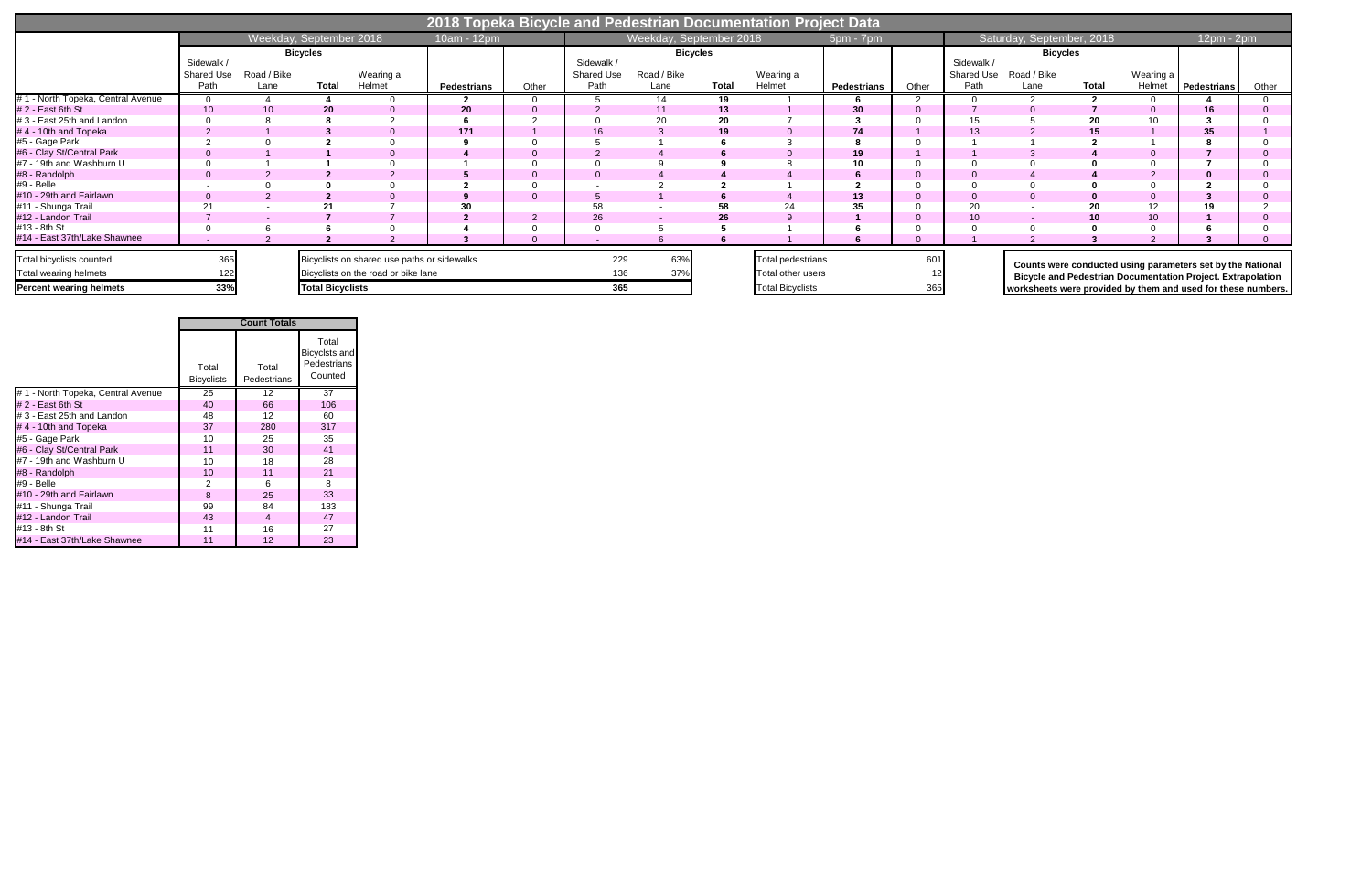| 2018: Daily, Monthly, and Annual Projections |                                                        |                                              |                                                   |                             |                         |                       |                       |  |  |  |  |  |
|----------------------------------------------|--------------------------------------------------------|----------------------------------------------|---------------------------------------------------|-----------------------------|-------------------------|-----------------------|-----------------------|--|--|--|--|--|
|                                              | <b>Daily</b>                                           | <b>Monthly</b>                               |                                                   |                             | Annual                  |                       |                       |  |  |  |  |  |
|                                              | Average<br><b>Bicyclists and</b><br><b>Pedestrians</b> | <b>Average Bicyclists</b><br>and Pedestrians | <b>Total Bicyclists and</b><br><b>Pedestrians</b> | <b>Bicycling Percentage</b> | <b>Bicycling Totals</b> | Walking<br>Percentage | <b>Walking Totals</b> |  |  |  |  |  |
| #1 - North Topeka, Central Avenue            | 63                                                     | 1,926                                        | 23,117                                            | 68%                         | 15,620                  | 32%                   | 7,497                 |  |  |  |  |  |
| $# 2 - East 6th St$                          | 184                                                    | 5,588                                        | 67,060                                            | 38%                         | 25,306                  | 62%                   | 41,754                |  |  |  |  |  |
| # 3 - East 25th and Landon                   | 108                                                    | 3,282                                        | 39,388                                            | 80%                         | 31,510                  | 20%                   | 7,878                 |  |  |  |  |  |
| #4 - 10th and Topeka                         | 542                                                    | 16,488                                       | 197,857                                           | 12%                         | 23,094                  | 88%                   | 174,763               |  |  |  |  |  |
| #5 - Gage Park                               | 62                                                     | 1,874                                        | 22,487                                            | 29%                         | 6,425                   | 71%                   | 16,062                |  |  |  |  |  |
| #6 - Clay St/Central Park                    | 72                                                     | 2,187                                        | 26,240                                            | 27%                         | 7,040                   | 73%                   | 19,200                |  |  |  |  |  |
| #7 - 19th and Washburn U                     | 49                                                     | 1,487                                        | 17,846                                            | 36%                         | 6,374                   | 64%                   | 11,473                |  |  |  |  |  |
| #8 - Randolph                                | 36                                                     | 1,100                                        | 13,206                                            | 48%                         | 6,288                   | 52%                   | 6,917                 |  |  |  |  |  |
| #9 - Belle                                   | 14                                                     | 425                                          | 5,099                                             | 25%                         | 1,275                   | 75%                   | 3,824                 |  |  |  |  |  |
| #10 - 29th and Fairlawn                      | 56                                                     | 1,690                                        | 20,281                                            | 24%                         | 4,917                   | 76%                   | 15,365                |  |  |  |  |  |
| #11 - Shunga Trail                           | 475                                                    | 14,438                                       | 173,250                                           | 54%                         | 93,725                  | 46%                   | 79,525                |  |  |  |  |  |
| #12 - Landon Trail                           | 119                                                    | 3,609                                        | 43,313                                            | 91%                         | 39,626                  | 9%                    | 3,686                 |  |  |  |  |  |
| #13 - 8th St                                 | 69                                                     | 2,105                                        | 25,266                                            | 41%                         | 10,293                  | 59%                   | 14,972                |  |  |  |  |  |
| #14 - East 37th/Lake Shawnee                 | 56                                                     | 1,704                                        | 20,453                                            | 40%                         | 8,181                   | 60%                   | 12,272                |  |  |  |  |  |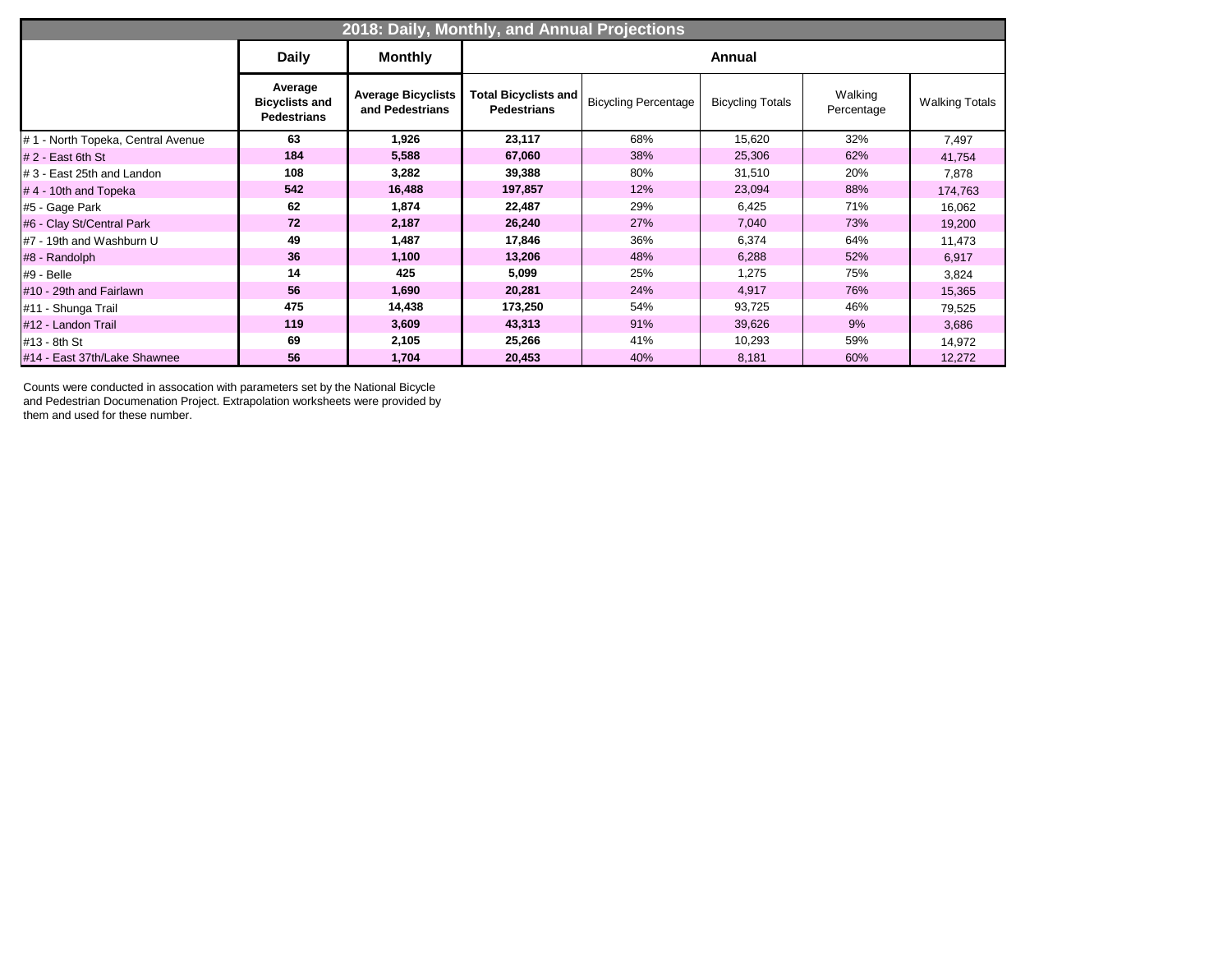| 2017: Daily, Monthly, and Annual Projections |                                                        |                                                           |                                                         |                         |                     |                       |                   |  |  |  |
|----------------------------------------------|--------------------------------------------------------|-----------------------------------------------------------|---------------------------------------------------------|-------------------------|---------------------|-----------------------|-------------------|--|--|--|
|                                              | Daily                                                  | <b>Monthly</b>                                            |                                                         |                         | Annual              |                       |                   |  |  |  |
|                                              | Average<br><b>Bicyclists and</b><br><b>Pedestrians</b> | Average<br><b>Bicyclists</b><br>and<br><b>Pedestrians</b> | Total<br><b>Bicyclists</b><br>and<br><b>Pedestrians</b> | Bicycling<br>Percentage | Bicycling<br>Totals | Walking<br>Percentage | Walking<br>Totals |  |  |  |
| #1 - North Topeka, Central Ave               | 74                                                     | 2.265                                                     | 27,185                                                  | 68%                     | 18.535              | 32%                   | 6.234             |  |  |  |
| $# 2 - East 6th St$                          | 144                                                    | 4,395                                                     | 52,737                                                  | 38%                     | 20,183              | 62%                   | 51,123            |  |  |  |
| #3 - East 25th and Landon                    | 21                                                     | 649                                                       | 7.792                                                   | 83%                     | 6.493               | 17%                   | 11,325            |  |  |  |
| #4 - 10th and Topeka                         | 336                                                    | 10,219                                                    | 122,633                                                 | 15%                     | 18,770              | 85%                   | 135,122           |  |  |  |
| #5 - Gage Park                               | 77                                                     | 2.339                                                     | 28,073                                                  | 36%                     | 9,981               | 64%                   | 7,118             |  |  |  |
| #6 - Clay St/Central Park                    | 88                                                     | 2,676                                                     | 32,112                                                  | 37%                     | 11,963              | 63%                   | 16,817            |  |  |  |
| #7 - 19th and Washburn U                     | 34                                                     | 1,024                                                     | 12,289                                                  | 21%                     | 2,587               | 79%                   | 32,141            |  |  |  |
| #8 - Randolph                                | 37                                                     | 1,134                                                     | 13,607                                                  | 60%                     | 8,164               | 40%                   | 9,508             |  |  |  |
| #9 - Belle                                   | 38                                                     | 1,158                                                     | 13.893                                                  | 10%                     | 1,389               | 90%                   | 6,897             |  |  |  |
| #10 - 29th and Fairlawn                      | 35                                                     | 1,062                                                     | 12,747                                                  | 50%                     | 6,374               | 50%                   | 14,627            |  |  |  |
| #11 - Shunga Trail                           | 363                                                    | 11,029                                                    | 132.344                                                 | 56%                     | 73,454              | 44%                   | 111,353           |  |  |  |
| #12 - Landon Trail                           | 274                                                    | 8,322                                                     | 99,859                                                  | 87%                     | 86,720              | 13%                   | 6,826             |  |  |  |
| #13 - 8th St                                 | 79                                                     | 2,406                                                     | 28,875                                                  | 54%                     | 15,469              | 46%                   | 13,970            |  |  |  |
| #14 - East 37th/Lake Shawnee                 | $\bf{0}$                                               | 902                                                       | 10,828                                                  | 44%                     | 4,813               | 56%                   | 4,679             |  |  |  |

Counts were conducted in assocation with parameters set by the National Bicycle and Pedestrian Documenation Project.

Extrapolation worksheets were provided by them and used for these number.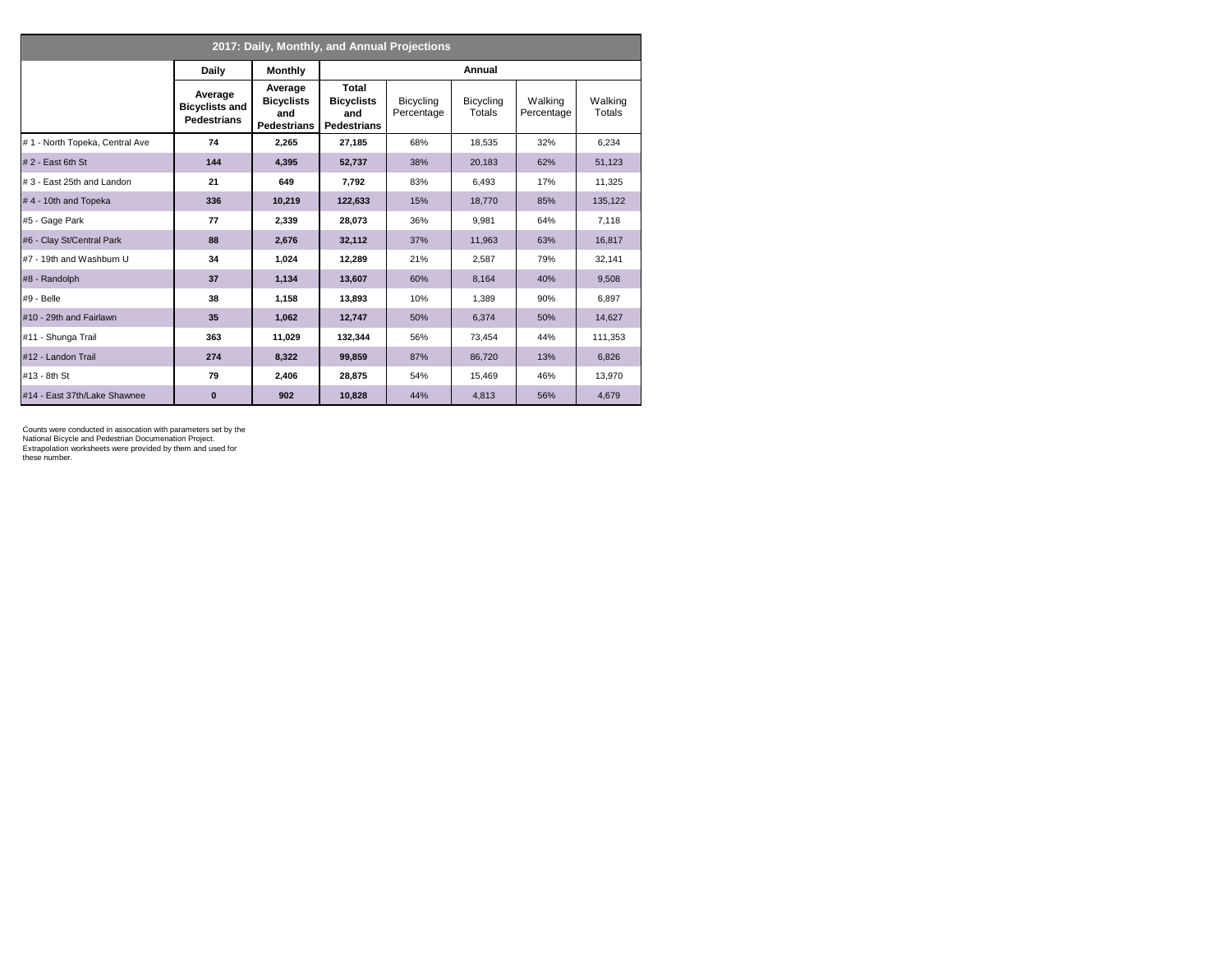|                                   | 2017Topeka Bicycle and Pedestrian Documentation Project Data |                         |                         |                                             |                    |       |                           |                         |                 |                          |             |       |                    |                           |              |                                     |                                                                          |       |
|-----------------------------------|--------------------------------------------------------------|-------------------------|-------------------------|---------------------------------------------|--------------------|-------|---------------------------|-------------------------|-----------------|--------------------------|-------------|-------|--------------------|---------------------------|--------------|-------------------------------------|--------------------------------------------------------------------------|-------|
|                                   |                                                              | Weekday, September 2017 |                         |                                             | 10am - 12pm        |       |                           | Weekday, September 2017 |                 |                          | 5pm - 7pm   |       |                    | Saturday, September, 2017 |              |                                     | 12pm - 2pm                                                               |       |
|                                   |                                                              |                         | <b>Bicycles</b>         |                                             |                    |       |                           |                         | <b>Bicycles</b> |                          |             |       |                    | <b>Bicycles</b>           |              |                                     |                                                                          |       |
|                                   | Sidewalk                                                     |                         |                         |                                             |                    |       | Sidewalk /                |                         |                 |                          |             |       | Sidewalk           |                           |              |                                     |                                                                          |       |
|                                   | Shared Use<br>Path                                           | Road / Bike<br>Lane     | <b>Total</b>            | Wearing a<br>Helmet                         | <b>Pedestrians</b> | Other | <b>Shared Use</b><br>Path | Road / Bike<br>Lane     | Total           | Wearing a<br>Helmet      | Pedestrians | Other | Shared Use<br>Path | Road / Bike<br>Lane       | <b>Total</b> | Wearing a<br>Helmet                 | <b>Pedestrians</b>                                                       | Other |
| #1 - North Topeka, Central Avenue |                                                              |                         |                         |                                             |                    |       |                           | 21                      | 21              |                          |             |       |                    |                           |              |                                     |                                                                          |       |
| #2 - East 6th St                  |                                                              |                         |                         |                                             |                    |       |                           |                         | 13              |                          | 22          |       |                    |                           |              |                                     |                                                                          |       |
| #3 - East 25th and Landon         |                                                              |                         |                         |                                             |                    |       |                           |                         |                 |                          |             |       |                    |                           |              |                                     |                                                                          |       |
| #4 - 10th and Topeka              |                                                              |                         |                         |                                             | 113                |       |                           |                         | 15              |                          | 29          |       |                    |                           |              |                                     | 24                                                                       |       |
| #5 - Gage Park                    |                                                              |                         |                         |                                             | 13                 |       |                           |                         |                 |                          | 13          |       |                    |                           |              |                                     |                                                                          |       |
| #6 - Clay St/Central Park         |                                                              |                         |                         |                                             |                    |       |                           |                         | 13              |                          | 18          |       |                    |                           |              |                                     |                                                                          |       |
| #7 - 19th and Washburn U          |                                                              |                         |                         |                                             |                    |       |                           |                         |                 |                          |             |       |                    |                           |              |                                     |                                                                          |       |
| #8 - Randolph                     |                                                              |                         |                         |                                             |                    |       |                           |                         |                 |                          |             |       |                    |                           |              |                                     |                                                                          |       |
| #9 - Belle                        |                                                              |                         |                         |                                             |                    |       |                           |                         |                 |                          |             |       |                    |                           |              |                                     |                                                                          |       |
| #10 - 29th and Fairlawn           |                                                              |                         |                         |                                             |                    |       |                           |                         |                 |                          |             |       |                    |                           |              |                                     |                                                                          |       |
| #11 - Shunga Trail                | 38                                                           |                         |                         | 25                                          | 25                 |       | 24                        |                         |                 |                          | 23          |       |                    |                           |              | 38                                  |                                                                          |       |
| #12 - Landon Trail                | 19                                                           |                         |                         |                                             | 10 <sup>1</sup>    |       | 52                        |                         | 52              | 40                       |             |       | 28                 |                           |              | 19                                  |                                                                          |       |
| #13 - 8th St                      |                                                              |                         |                         |                                             |                    |       |                           |                         |                 |                          |             |       |                    |                           |              |                                     |                                                                          |       |
| #14 - East 37th/Lake Shawnee      |                                                              |                         |                         |                                             |                    |       |                           |                         |                 |                          |             |       |                    |                           |              |                                     |                                                                          |       |
| Total bicyclists counted          | 398                                                          |                         |                         | Bicyclists on shared use paths or sidewalks |                    |       | 275                       | 69%                     |                 | <b>Total pedestrians</b> |             |       |                    |                           |              |                                     | Counts were conducted using parameters set by the National Bicycle and   |       |
| Total wearing helmets             |                                                              |                         |                         | Bicyclists on the road or bike lane         |                    |       | 123                       |                         |                 | Total other users        |             |       |                    |                           |              |                                     | Pedestrian Documentation Project. Extrapolation worksheets were provided |       |
| <b>Percent wearing helmets</b>    | 46%                                                          |                         | <b>Total Bicyclists</b> |                                             |                    |       | 398                       |                         |                 | <b>Total Bicyclists</b>  |             | 398   |                    |                           |              | by them and used for these numbers. |                                                                          |       |

|                                   |                            | <b>Count Totals</b>  |                               |
|-----------------------------------|----------------------------|----------------------|-------------------------------|
|                                   |                            |                      | <b>Total Bicyclsts</b>        |
|                                   | Total<br><b>Bicyclists</b> | Total<br>Pedestrians | and<br>Pedestrians<br>Counted |
| #1 - North Topeka, Central Avenue | 30                         | 14                   | 44                            |
| $# 2$ - East 6th St               | 31                         | 50                   | 81                            |
| # 3 - East 25th and Landon        | 10                         | 2                    | 12                            |
| #4 - 10th and Topeka              | 30                         | 166                  | 196                           |
| #5 - Gage Park                    | 16                         | 29                   | 45                            |
| #6 - Clay St/Central Park         | 19                         | 32                   | 51                            |
| #7 - 19th and Washburn U          | 4                          | 15                   | 19                            |
| #8 - Randolph                     | 12                         | 8                    | 20                            |
| #9 - Belle                        | 2                          | 18                   | 20                            |
| #10 - 29th and Fairlawn           | 10                         | 10                   | 20                            |
| #11 - Shunga Trail                | 116                        | 93                   | 209                           |
| #12 - Landon Trail                | 99                         | 15                   | 114                           |
| #13 - 8th St                      | 15                         | 13                   | 28                            |
| #14 - East 37th/Lake Shawnee      | 4                          | 5                    | 9                             |

*Location #14 was not conducted this year due to construction on 37th st.*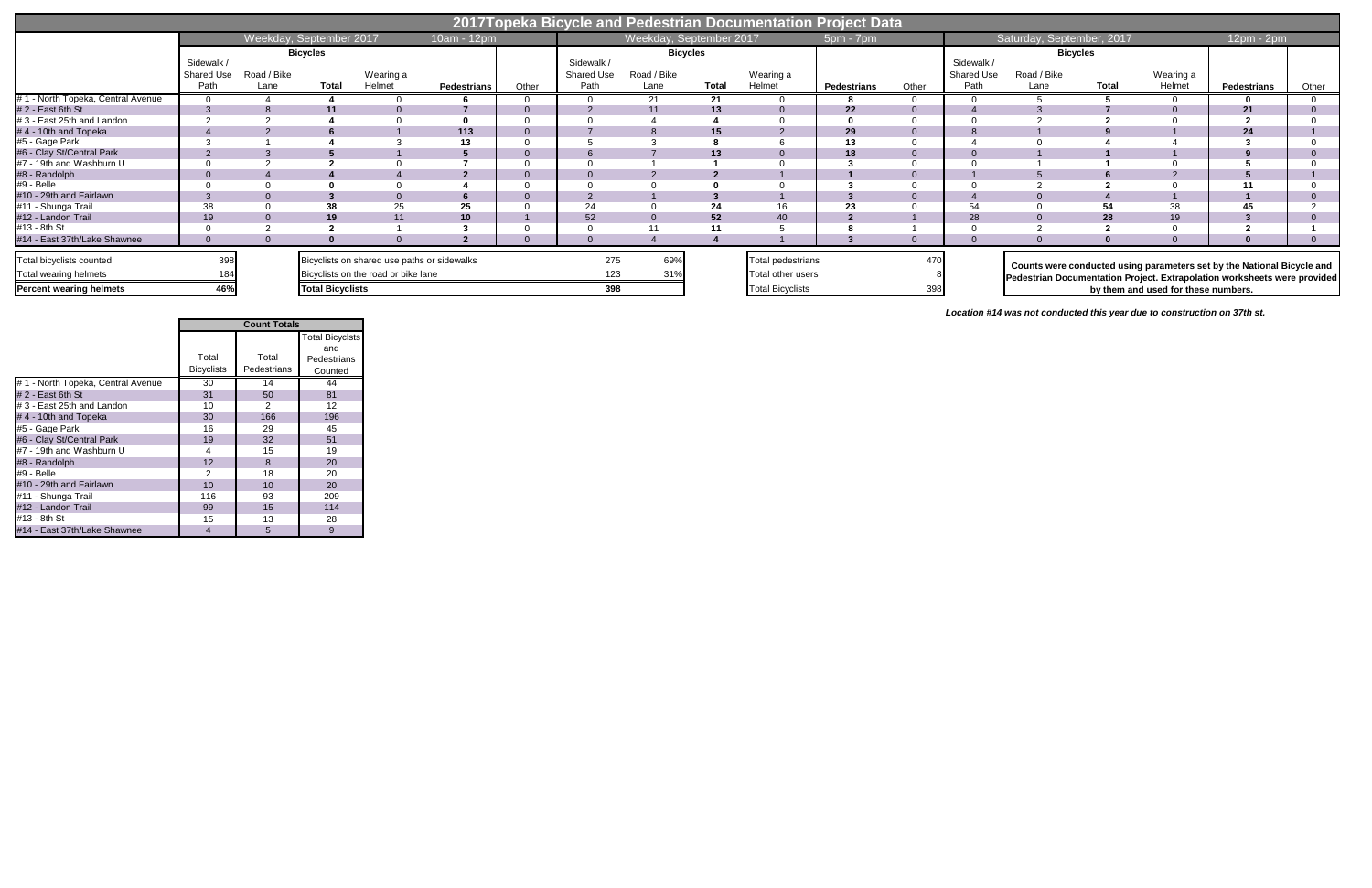|                                   |                                                        |                                              | 2016: Daily, Monthly, and Annual Projections      |                             |                         |                          |                       |
|-----------------------------------|--------------------------------------------------------|----------------------------------------------|---------------------------------------------------|-----------------------------|-------------------------|--------------------------|-----------------------|
|                                   | <b>Daily</b>                                           | <b>Monthly</b>                               |                                                   |                             | <b>Annual</b>           |                          |                       |
|                                   | Average<br><b>Bicyclists and</b><br><b>Pedestrians</b> | <b>Average Bicyclists</b><br>and Pedestrians | <b>Total Bicyclists and</b><br><b>Pedestrians</b> | <b>Bicycling Percentage</b> | <b>Bicycling Totals</b> | Walking<br>Percentage    | <b>Walking Totals</b> |
| #1 - North Topeka, Central Avenue | 85                                                     | 2,588                                        | 31,052                                            | 41%                         | 12,674                  | 59%                      | 18,378                |
| #2 - East 6th St                  | 260                                                    | 7,909                                        | 94,904                                            | 24%                         | 23,085                  | 76%                      | 71,819                |
| # 3 - East 25th and Landon        | 27                                                     | 836                                          | 10,026                                            | 73%                         | 7,352                   | 27%                      | 2,674                 |
| #4 - 10th and Topeka              | 562                                                    | 17,082                                       | 204,990                                           | 17%                         | 34,381                  | 83%                      | 170,608               |
| #5 - Gage Park                    | 93                                                     | 2,836                                        | 34,031                                            | 25%                         | 8,508                   | 75%                      | 25,523                |
| #6 - Clay St/Central Park         | 56                                                     | 1,712                                        | 20,539                                            | 53%                         | 10,911                  | 47%                      | 9,628                 |
| #7 - 19th and Washburn U          | 75                                                     | 2,280                                        | 27,357                                            | 29%                         | 7,903                   | 71%                      | 19,454                |
| #8 - Randolph                     | 77                                                     | 2,327                                        | 27,930                                            | 27%                         | 7,448                   | 73%                      | 20,482                |
| #9 - Belle                        | 32                                                     | 986                                          | 11,831                                            | 22%                         | 2,629                   | 78%                      | 9,202                 |
| #10 - 29th and Fairlawn           | 74                                                     | 2,246                                        | 26,956                                            | 49%                         | 13,149                  | 51%                      | 13,807                |
| #11 - Shunga Trail                | 498                                                    | 15,139                                       | 181,672                                           | 41%                         | 75,175                  | 59%                      | 106,497               |
| #12 - Landon Trail                | 175                                                    | 5,314                                        | 63,766                                            | 91%                         | 58,339                  | 9%                       | 5,427                 |
| $#13 - 8th$ St                    | 69                                                     | 2,105                                        | 25,266                                            | 40%                         | 10,106                  | 60%                      | 15,159                |
| #14 - East 37th/Lake Shawnee      | --                                                     |                                              |                                                   | --                          | $\qquad \qquad \cdots$  | $\overline{\phantom{a}}$ | $- -$                 |

*Location #14 was not conducted this year due to construction on 37th st.*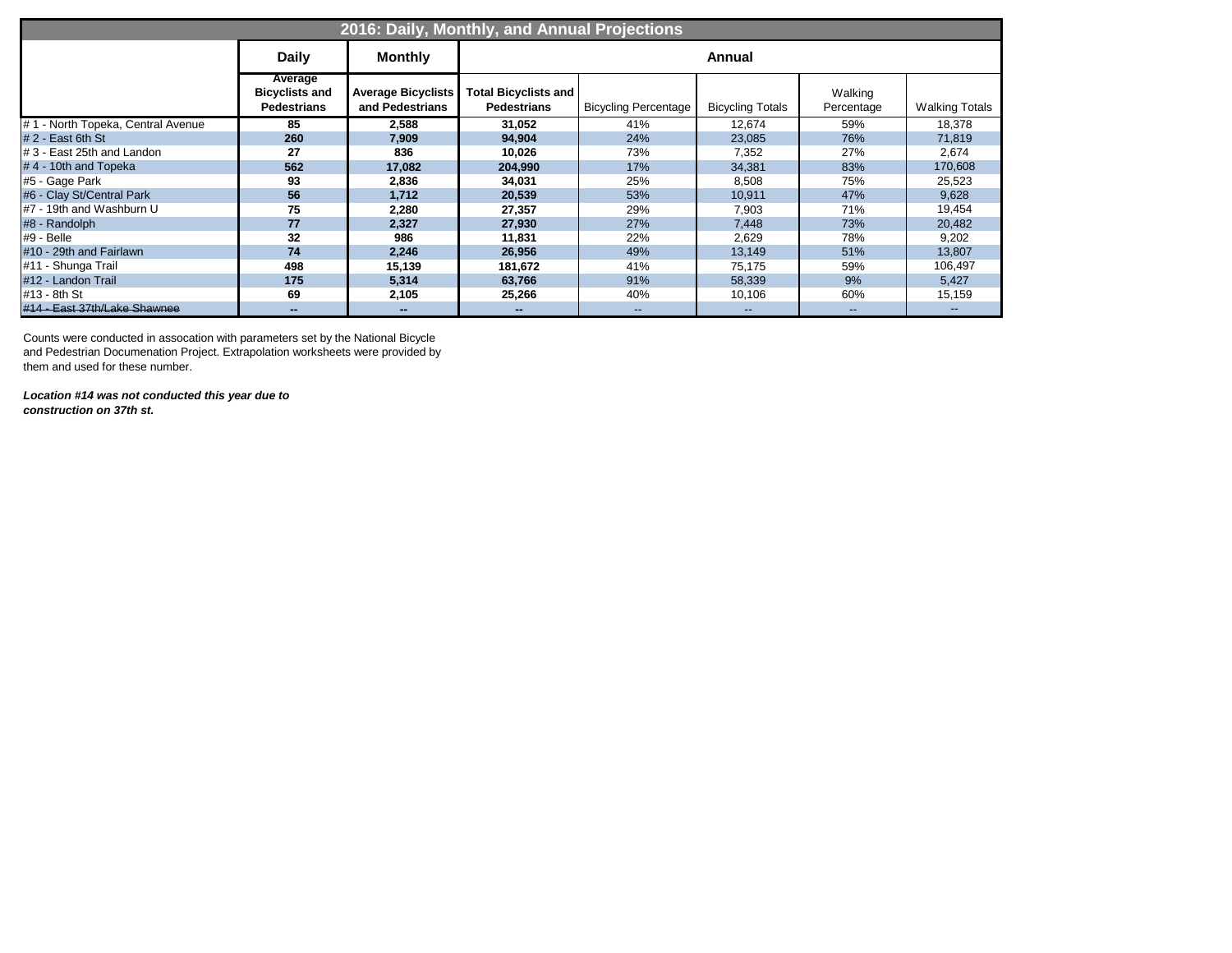|                                                   |                                         |                         |                         |                                                                                    |                    |       |                                |                         |              | 2016 Topeka Bicycle and Pedestrian Documentation Project Data |             |       |                                |                           |              |                                     |                                                                                                                                                    |       |
|---------------------------------------------------|-----------------------------------------|-------------------------|-------------------------|------------------------------------------------------------------------------------|--------------------|-------|--------------------------------|-------------------------|--------------|---------------------------------------------------------------|-------------|-------|--------------------------------|---------------------------|--------------|-------------------------------------|----------------------------------------------------------------------------------------------------------------------------------------------------|-------|
|                                                   |                                         | Weekday, September 2016 |                         |                                                                                    | 10am - 12pm        |       |                                | Weekday, September 2016 |              |                                                               | 5pm - 7pm   |       |                                | Saturday, September, 2016 |              |                                     | $12pm - 2pm$                                                                                                                                       |       |
|                                                   |                                         |                         | <b>Bicycles</b>         |                                                                                    |                    |       |                                | <b>Bicycles</b>         |              |                                                               |             |       | <b>Bicycles</b>                |                           |              |                                     |                                                                                                                                                    |       |
|                                                   | Sidewalk /<br><b>Shared Use</b><br>Path | Road / Bike<br>Lane     | <b>Total</b>            | Wearing a<br>Helmet                                                                | <b>Pedestrians</b> | Other | Sidewalk<br>Shared Use<br>Path | Road / Bike<br>Lane     | <b>Total</b> | Wearing a<br>Helmet                                           | Pedestrians | Other | Sidewalk<br>Shared Use<br>Path | Road / Bike<br>Lane       | <b>Total</b> | Wearing a<br>Helmet                 | <b>Pedestrians</b>                                                                                                                                 | Other |
| #1 - North Topeka, Central Avenue                 |                                         |                         |                         |                                                                                    |                    |       |                                | 14                      | 14           |                                                               | -20         |       |                                |                           |              |                                     |                                                                                                                                                    |       |
| #2 - East 6th St                                  |                                         |                         |                         |                                                                                    | 33                 |       |                                |                         | 19           |                                                               | 50          |       |                                |                           | 12           |                                     | 29                                                                                                                                                 |       |
| # 3 - East 25th and Landon                        |                                         |                         |                         |                                                                                    |                    |       |                                |                         |              |                                                               |             |       |                                |                           |              |                                     |                                                                                                                                                    |       |
| #4 - 10th and Topeka                              |                                         |                         |                         |                                                                                    | 156                |       |                                |                         |              |                                                               | 36          |       | 31                             |                           | 33           |                                     | 71                                                                                                                                                 |       |
| #5 - Gage Park                                    |                                         |                         |                         |                                                                                    |                    |       |                                |                         |              |                                                               |             |       |                                |                           |              |                                     |                                                                                                                                                    |       |
| #6 - Clay St/Central Park                         |                                         |                         |                         |                                                                                    |                    |       |                                |                         |              |                                                               | 10          |       |                                |                           |              |                                     |                                                                                                                                                    |       |
| #7 - 19th and Washburn U                          |                                         |                         |                         |                                                                                    | 22                 |       |                                |                         |              |                                                               |             |       |                                |                           |              |                                     |                                                                                                                                                    |       |
| #8 - Randolph                                     |                                         |                         |                         |                                                                                    |                    |       |                                |                         |              |                                                               | 23          |       |                                |                           |              |                                     |                                                                                                                                                    |       |
| #9 - Belle                                        |                                         |                         |                         |                                                                                    |                    |       |                                |                         |              |                                                               |             |       |                                |                           |              |                                     |                                                                                                                                                    |       |
| #10 - 29th and Fairlawn                           |                                         |                         |                         |                                                                                    |                    |       |                                |                         |              |                                                               |             |       |                                |                           |              |                                     |                                                                                                                                                    |       |
| #11 - Shunga Trail                                |                                         |                         | 13                      |                                                                                    |                    |       |                                |                         |              |                                                               | 75          |       |                                |                           |              | 28                                  |                                                                                                                                                    |       |
| #12 - Landon Trail                                |                                         |                         |                         |                                                                                    |                    |       | 39                             |                         | 39           | 22                                                            |             |       | 36                             |                           |              | 22                                  |                                                                                                                                                    |       |
| #13 - 8th St                                      |                                         |                         |                         |                                                                                    |                    |       |                                |                         |              |                                                               |             |       |                                |                           |              |                                     |                                                                                                                                                    |       |
| #14 - East 37th/Lake Shawnee                      |                                         |                         |                         |                                                                                    |                    |       |                                |                         |              |                                                               |             |       |                                |                           |              |                                     |                                                                                                                                                    |       |
| Total bicyclists counted<br>Total wearing helmets | 397                                     |                         |                         | Bicyclists on shared use paths or sidewalks<br>Bicyclists on the road or bike lane |                    |       | 293<br>104                     | 74%<br>26%              |              | Total pedestrians<br>Total other users                        |             | 721   |                                |                           |              |                                     | Counts were conducted using parameters set by the National Bicycle and<br>Pedestrian Documentation Project. Extrapolation worksheets were provided |       |
| <b>Percent wearing helmets</b>                    | 37%                                     |                         | <b>Total Bicyclists</b> |                                                                                    |                    |       | 397                            |                         |              | <b>Total Bicyclists</b>                                       |             |       |                                |                           |              | by them and used for these numbers. |                                                                                                                                                    |       |

Total Bicyclists Total Pedestrians Total Bicyclsts and Pedestrians Counted # 1 - North Topeka, Central Avenue 20 29 49 # 2 - East 6th St 36 112 148 4 3 - East 25th and Landon 11 1 4 15<br>
4 4 - 10th and Topeka 53 263 316 # 4 - 10th and Topeka 53 263 316 #5 - Gage Park 12 36 48 #6 - Clay St/Central Park 17 15 32 #7 - 19th and Washburn U 13 32 45 #8 - Randolph 12 33 45 #9 - Belle 4 14 18 #10 - 29th and Fairlawn 20 21 41 #11 - Shunga Trail #12 - Landon Trail 86 8 94 #13 - 8th St 12 18 30  $#14$  - East 37th/Lake Shawnee  $\theta$  0 0 0 0 **Count Totals**

*Location #14 was not conducted this year due to construction on 37th st.*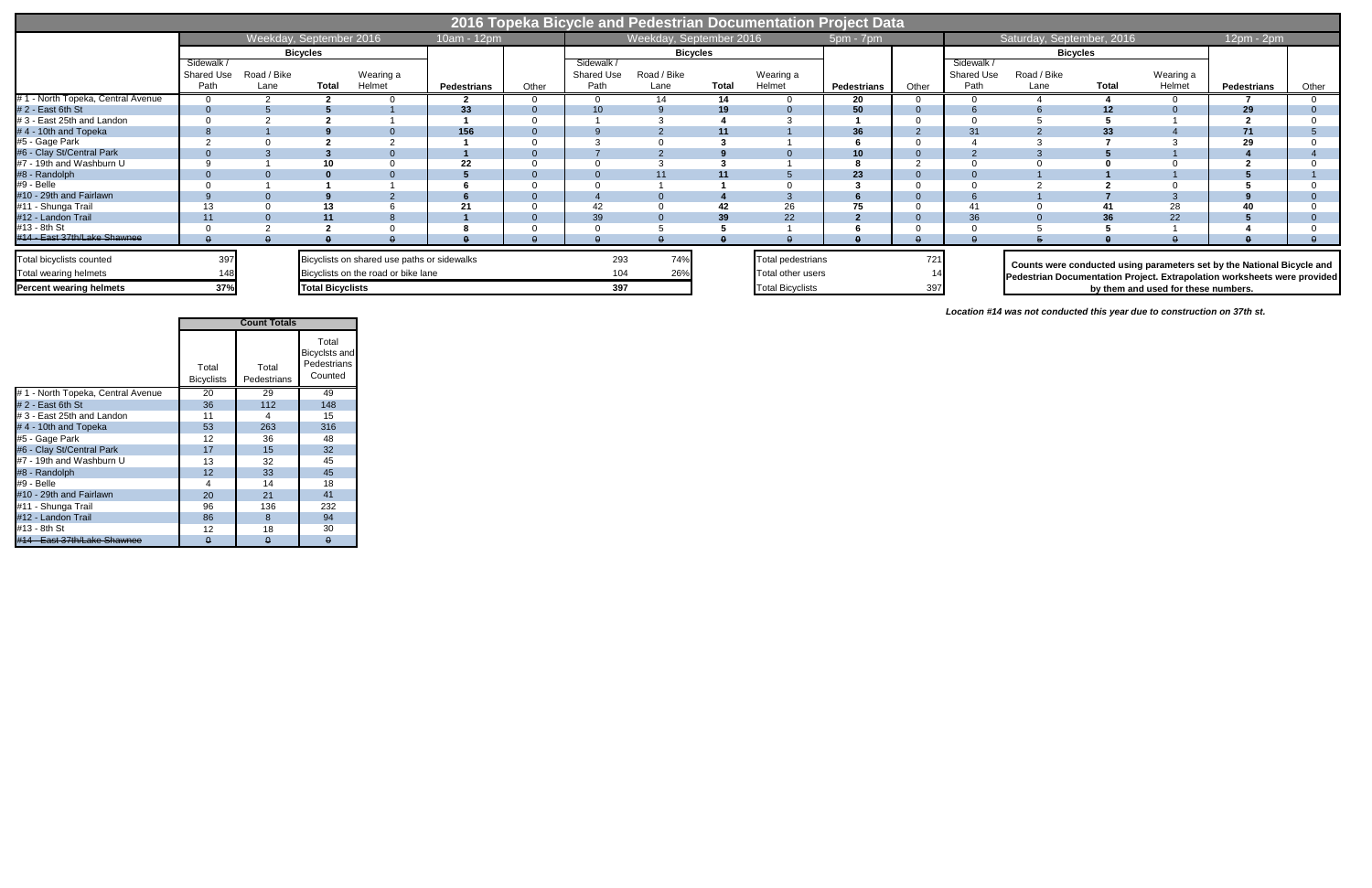|                                   | 2015: Daily, Monthly, and Annual Projections |                       |                       |                  |                         |            |                       |  |  |  |  |  |  |
|-----------------------------------|----------------------------------------------|-----------------------|-----------------------|------------------|-------------------------|------------|-----------------------|--|--|--|--|--|--|
|                                   | <b>Daily</b>                                 | <b>Monthly</b>        |                       |                  | Annual                  |            |                       |  |  |  |  |  |  |
|                                   | Average                                      | Average               | Total                 |                  |                         |            |                       |  |  |  |  |  |  |
|                                   | <b>Bicyclists and</b>                        | <b>Bicyclists and</b> | <b>Bicyclists and</b> | <b>Bicycling</b> |                         | Walking    |                       |  |  |  |  |  |  |
|                                   | <b>Pedestrians</b>                           | <b>Pedestrians</b>    | <b>Pedestrians</b>    | Percentage       | <b>Bicycling Totals</b> | Percentage | <b>Walking Totals</b> |  |  |  |  |  |  |
| #1 - North Topeka, Central Avenue | 21                                           | 635                   | 7,620                 | 18%              | 1,385                   | 82%        | 6,234                 |  |  |  |  |  |  |
| $# 2 - East 6th St$               | 224                                          | 6,827                 | 81,927                | 38%              | 30,805                  | 62%        | 51,123                |  |  |  |  |  |  |
| # 3 - East 25th and Landon        | 150                                          | 4,552                 | 54,628                | 79%              | 43,302                  | 21%        | 11,325                |  |  |  |  |  |  |
| $# 4 - 10$ th and Topeka          | 454                                          | 13,810                | 165,716               | 18%              | 30,594                  | 82%        | 135,122               |  |  |  |  |  |  |
| #5 - Gage Park                    | 39                                           | 1,186                 | 14,237                | 50%              | 7,118                   | 50%        | 7,118                 |  |  |  |  |  |  |
| #6 - Clay St/Central Park         | 67                                           | 2,048                 | 24,578                | 32%              | 7,762                   | 68%        | 16,817                |  |  |  |  |  |  |
| #7 - 19th and Washburn U          | 104                                          | 3,151                 | 37,813                | 15%              | 5,672                   | 85%        | 32,141                |  |  |  |  |  |  |
| #8 - Randolph                     | 45                                           | 1,358                 | 16,299                | 42%              | 6,791                   | 58%        | 9,508                 |  |  |  |  |  |  |
| #9 - Belle                        | 25                                           | 747                   | 8,966                 | 23%              | 2,069                   | 77%        | 6,897                 |  |  |  |  |  |  |
| #10 - 29th and Fairlawn           | 78                                           | 2,382                 | 28,589                | 49%              | 13,962                  | 51%        | 14,627                |  |  |  |  |  |  |
| #11 - Shunga Trail                | 593                                          | 18,047                | 216,563               | 49%              | 105,209                 | 51%        | 111,353               |  |  |  |  |  |  |
| #12 - Landon Trail                | 191                                          | 5,815                 | 69,781                | 90%              | 62,955                  | 10%        | 6,826                 |  |  |  |  |  |  |
| ∎#13 - 8th St                     | 73                                           | 2,206                 | 26,469                | 47%              | 12,499                  | 53%        | 13,970                |  |  |  |  |  |  |
| #14 - East 37th/Lake Shawnee      | 16                                           | 501                   | 6,016                 | 22%              | 1,337                   | 78%        | 4,679                 |  |  |  |  |  |  |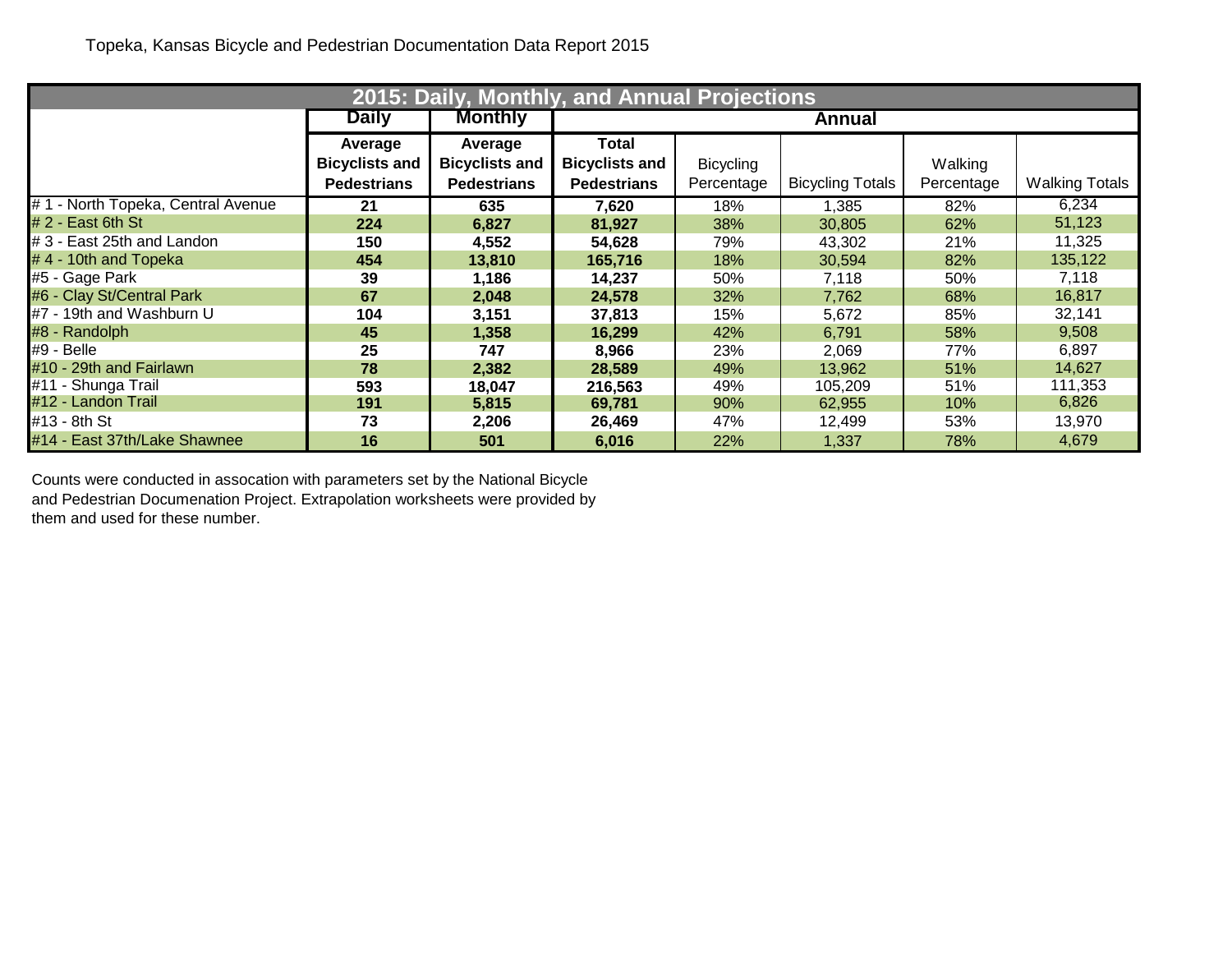|                                   | 2015 Topeka Bicycle and Pedestrian Documentation Project Data |                         |              |                                     |                                             |                |                  |                         |          |                   |                         |              |            |                           |                |                |                                                      |              |
|-----------------------------------|---------------------------------------------------------------|-------------------------|--------------|-------------------------------------|---------------------------------------------|----------------|------------------|-------------------------|----------|-------------------|-------------------------|--------------|------------|---------------------------|----------------|----------------|------------------------------------------------------|--------------|
|                                   |                                                               | Weekday, September 2015 |              |                                     | 10am - 12pm                                 |                |                  | Weekday, September 2015 |          |                   |                         | $5pm - 7pm$  |            | Saturday, September, 2015 |                |                |                                                      | $12pm - 2pm$ |
|                                   |                                                               | <b>Bicycles</b>         |              |                                     |                                             |                |                  | <b>Bicvcles</b>         |          |                   |                         |              |            | <b>Bicycles</b>           |                |                |                                                      |              |
|                                   | Sidewalk                                                      |                         |              |                                     |                                             |                | Sidewalk         |                         |          |                   |                         |              | Sidewalk / |                           |                |                |                                                      |              |
|                                   | Shared                                                        | Road / Bike             |              | Wearing a                           |                                             |                | Shared           | Road /                  |          | Wearing a         |                         |              | Shared     | Road /                    |                | Wearing a      |                                                      |              |
|                                   | Use Path                                                      | Lane                    | <b>Total</b> | Helmet                              | <b>Pedestrians</b>                          | Other          | Use Path         | Bike Lane               | Total    | Helmet            | <b>Pedestrians</b>      | Other        | Use Path   | <b>Bike Lane</b>          | Total          | Helmet         | Pedestrians                                          | Other        |
| #1 - North Topeka, Central Avenue |                                                               |                         |              |                                     |                                             |                |                  | 0                       |          |                   |                         | 0            |            |                           |                |                |                                                      |              |
| $# 2 - East 6th St$               | 3                                                             |                         | 6            | $\Omega$                            | 9                                           | $\Omega$       | 21               | 14                      | 35       |                   | 28                      |              | 6          | $\Omega$                  | 6              | $\Omega$       | 41                                                   |              |
| #3 - East 25th and Landon         |                                                               |                         |              |                                     | $\overline{2}$                              |                |                  | 35                      | 35       | 20                | 6                       | $\Omega$     |            | 28                        | 28             | 17             |                                                      |              |
| #4 - 10th and Topeka              | $\mathbf{8}$                                                  |                         | $\mathbf{R}$ | $\Omega$                            | 110                                         | $\overline{2}$ | 15               | $\overline{2}$          | 17       | $\Omega$          | 60                      | 3            | 21         |                           | 23             | $\overline{2}$ | 42                                                   |              |
| #5 - Gage Park                    |                                                               |                         |              |                                     | 0                                           |                |                  | $\mathbf 0$             |          | 6                 |                         | $\Omega$     |            |                           |                |                |                                                      |              |
| #6 - Clay St/Central Park         | $\Omega$                                                      |                         |              | $\Omega$                            | 3                                           | $\overline{0}$ |                  | $\overline{2}$          | 9        | $\Omega$          | 13                      | $\mathbf{0}$ |            |                           |                |                | 10                                                   |              |
| #7 - 19th and Washburn U          |                                                               |                         |              |                                     | 24                                          |                |                  |                         |          |                   | 19                      | $\Omega$     |            |                           |                |                |                                                      |              |
| #8 - Randolph                     |                                                               |                         | 0            | $\Omega$                            | 6                                           | $\Omega$       |                  |                         |          |                   | $\overline{2}$          | $\mathbf{0}$ |            |                           |                |                |                                                      |              |
| #9 - Belle                        |                                                               |                         |              |                                     | $\ddot{\phantom{0}}$                        |                |                  | $\mathbf 0$             |          |                   |                         |              |            |                           | $\overline{ }$ |                |                                                      |              |
| #10 - 29th and Fairlawn           |                                                               |                         | 5            | $\overline{2}$                      | 5                                           | $\Omega$       | 10 <sup>10</sup> | $\mathbf{0}$            | 10       | 5                 |                         | $\mathbf{0}$ |            |                           | 6              | 6              | 13                                                   |              |
| #11 - Shunga Trail                | 17                                                            |                         | 17           | <sub>9</sub>                        | 24                                          |                | 58               | $\mathbf 0$             | 58       | 32                | 81                      | $\Omega$     | 62         |                           | 62             | 24             | 40                                                   |              |
| #12 - Landon Trail                | 12                                                            |                         | 15           | 6                                   | 3                                           |                | 31               | 6                       | 37       | 16                | $\overline{\mathbf{3}}$ | $\mathbf{0}$ | 31         |                           | 31             | 20             |                                                      |              |
| #13 - 8th St                      |                                                               |                         |              | 3                                   | ຳ                                           |                |                  |                         |          | 6                 | 8                       |              |            |                           |                |                |                                                      |              |
| #14 - East 37th/Lake Shawnee      | $\Omega$                                                      |                         | $\bf{0}$     | $\Omega$                            | $\overline{2}$                              | $\Omega$       |                  | $\Omega$                | $\bf{0}$ | $\Omega$          |                         | $\Omega$     |            | $\mathcal{P}$             |                | $\Omega$       |                                                      |              |
|                                   |                                                               |                         |              |                                     |                                             |                |                  |                         |          |                   |                         |              |            |                           |                |                |                                                      |              |
| Total bicyclists counted          | 467                                                           |                         |              |                                     | Bicyclists on shared use paths or sidewalks |                | 320              | 69%                     |          | Total pedestrians |                         | 630          |            |                           |                |                | Counts were conducted using parameters set by the    |              |
| Total wearing helmets             | 185                                                           |                         |              | Bicyclists on the road or bike lane |                                             |                | 147              | 31%                     |          | Total other users |                         | 24           |            |                           |                |                | <b>National Bicycle and Pedestrian Documentation</b> |              |

**Project. Extrapolation worksheets were provided by** 

| <b>Percent wearing helmets</b>    | 40%                        |                      | <b>Total Bicyclists</b>                          | 467 | <b>Total Bicyclists</b> | 467 |
|-----------------------------------|----------------------------|----------------------|--------------------------------------------------|-----|-------------------------|-----|
|                                   |                            | <b>Count Totals</b>  |                                                  |     |                         |     |
|                                   | Total<br><b>Bicyclists</b> | Total<br>Pedestrians | Total<br>Bicyclsts and<br>Pedestrians<br>Counted |     |                         |     |
| #1 - North Topeka, Central Avenue | ◠                          |                      | 11                                               |     |                         |     |
| $# 2 - East 6th St$               | 47                         | 78                   | 125                                              |     |                         |     |
| #3 - East 25th and Landon         | 65                         | 17                   | 82                                               |     |                         |     |
| #4 - 10th and Topeka              | 48                         | 212                  | 260                                              |     |                         |     |

#5 - Gage Park 11 11 22 #6 - Clay St/Central Park 12 26 38 #7 - 19th and Washburn U 9 51 60 #8 - Randolph 10 14 24

49 - Belle 3 10 13<br>
410 - 29th and Fairlawn 21 22 43<br>
411 - Shunga Trail 3 137 145 282 #10 - 29th and Fairlawn 21 22 43 #11 - Shunga Trail 137 145 282 #12 - Landon Trail 83 9 92 2 13 - 8th St<br>
#14 - East 37th/Lake Shawnee 2 2 7 9

#14 - East 37th/Lake Shawnee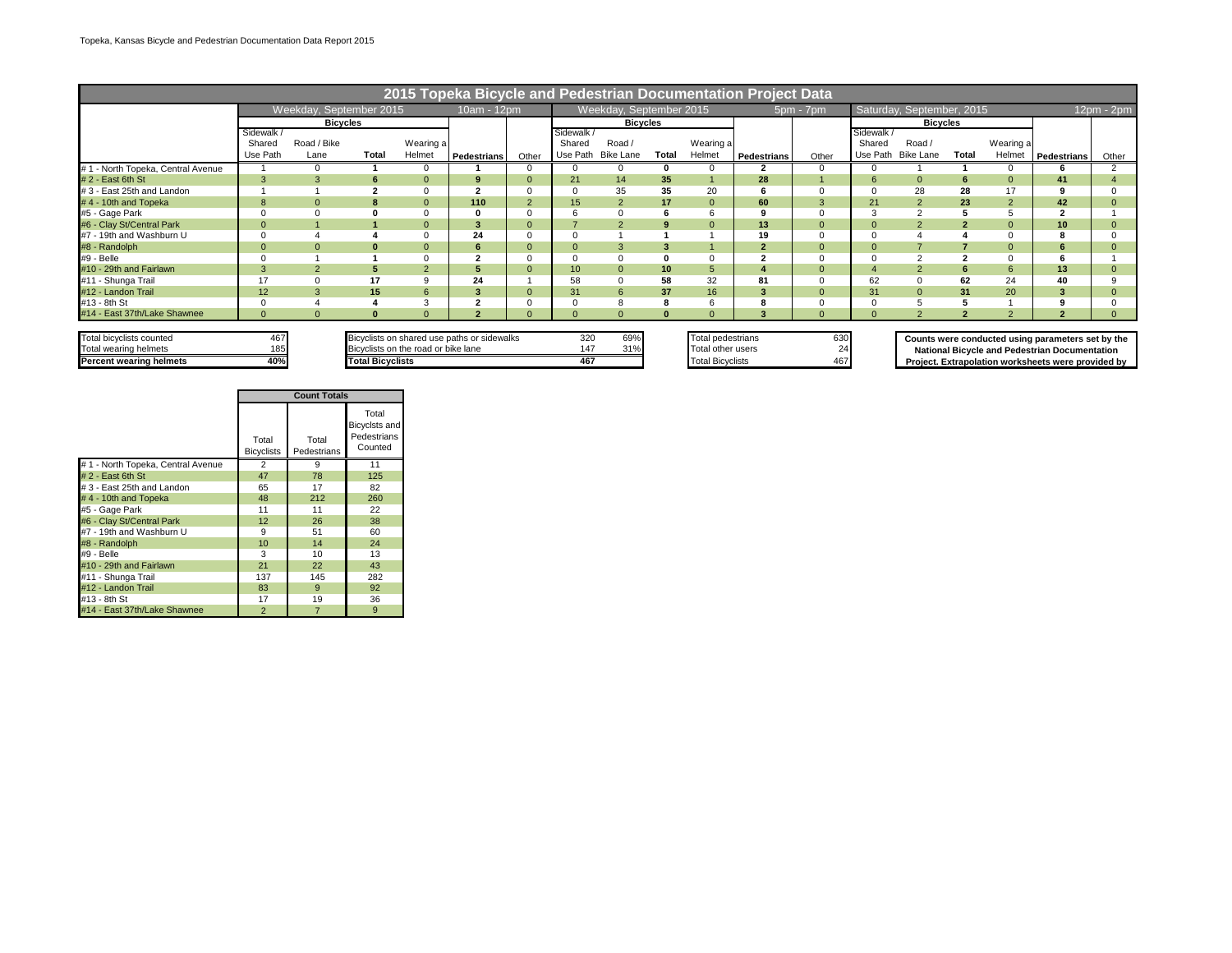|                                   |                       |                       | <b>2014: Daily, Monthly and Annual Projections</b> |                  |                         |                |          |
|-----------------------------------|-----------------------|-----------------------|----------------------------------------------------|------------------|-------------------------|----------------|----------|
|                                   | <b>Daily</b>          | <b>Monthly</b>        |                                                    |                  | Annual                  |                |          |
|                                   | Average               | Average               | <b>Total Bicyclists</b>                            | <b>Bicycling</b> |                         | <b>Walking</b> | Walkging |
|                                   | <b>Bicyclists and</b> | <b>Bicyclists and</b> | and                                                | Percentage       | <b>Bicycling Totals</b> | Percentage     | Totals   |
|                                   | <b>Pedestrians</b>    | <b>Pedestrians</b>    | <b>Pedestrians</b>                                 |                  |                         |                |          |
| #1 - North Topeka, Central Avenue | 95                    | 2,895                 | 34,741                                             | 44%              | 15,440                  | 56%            | 19,300   |
| $# 2 - East 6th St$               | 165                   | 5,020                 | 60,238                                             | 10%              | 5,949                   | 90%            | 54,288   |
| #3 - East 25th and Landon         | 58                    | 1,771                 | 21,246                                             | 86%              | 18,211                  | 14%            | 3,035    |
| # 5 - Gage Park                   | 51                    | 1,552                 | 18,628                                             | 28%              | 5,216                   | 72%            | 13,412   |
| # 6 - Clay St/Central Park        | 41                    | 1,233                 | 14,800                                             | 19%              | 2,819                   | 81%            | 11,981   |
| #7 - 19th and Washburn U          | 108                   | 3,289                 | 39,466                                             | 2%               | 705                     | 98%            | 38,761   |
| $# 8 - Random$                    | <b>10</b>             | 294                   | 3,524                                              | 40%              | 1,410                   | 60%            | 2,114    |
| $# 9 - Belle$                     | 46                    | 1,403                 | 16,840                                             | 30%              | 5,125                   | 70%            | 11,715   |
| #10 - 29th and Fairlawn           | 39                    | 1,175                 | 14,095                                             | 90%              | 12,686                  | 10%            | 1,410    |
| #11 - Shunga Trail                | 282                   | 8,591                 | 103,095                                            | 42%              | 43,493                  | 58%            | 59,602   |
| #13 - 8th St                      | 50                    | 1,515                 | 18,183                                             | 52%              | 9,524                   | 48%            | 8,658    |
| #14 - East 37th/Lake Shawnee      | 15                    | 470                   | 5,638                                              | 13%              | 705                     | 88%            | 4,933    |
| #15 - West 37th                   | 6                     | 176                   | 2,114                                              | 67%              | 1,410                   | 33%            | 705      |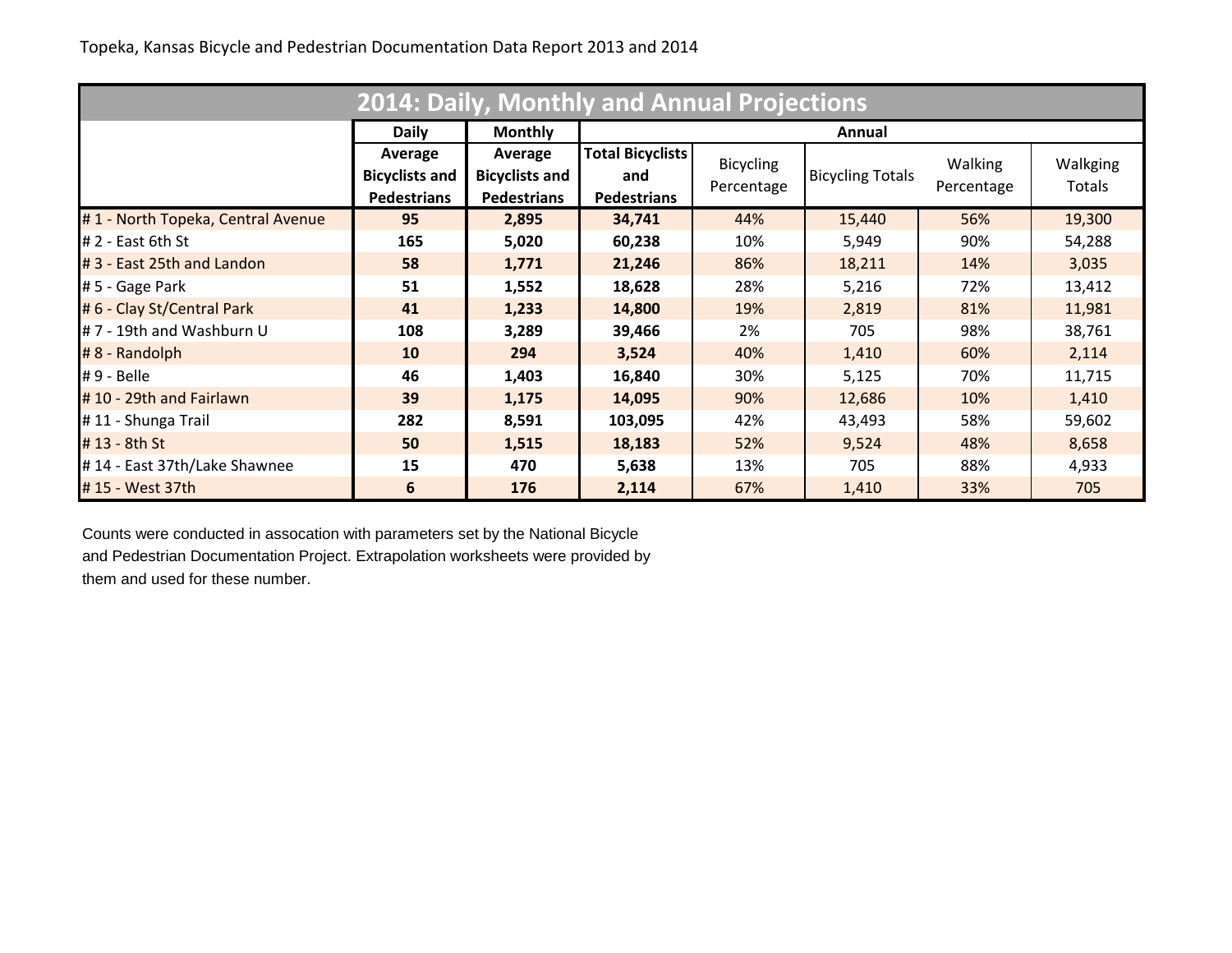## Topeka, Kansas Bicycle and Pedestrian Documentation Data Report 2013 and 2014

|                                   |                                 |                   |                |                                     |                |       |                                 | 2014 Topeka Bicycle and Pedestrian Documentation Project Data |                |                                   |      |                |                                 |                   |              |                                   |                         |          |
|-----------------------------------|---------------------------------|-------------------|----------------|-------------------------------------|----------------|-------|---------------------------------|---------------------------------------------------------------|----------------|-----------------------------------|------|----------------|---------------------------------|-------------------|--------------|-----------------------------------|-------------------------|----------|
|                                   |                                 |                   |                | Wednesday, September 10th 10am-noon |                |       |                                 |                                                               |                | Wednesday, September 10th 5pm-7pm |      |                |                                 |                   |              | Saturday, September 20th noon-2pm |                         |          |
|                                   |                                 | <b>Bicyclists</b> |                |                                     | Peds           | Other | <b>Bicyclists</b>               |                                                               |                |                                   | Peds | Other          | Peds<br><b>Bicyclists</b>       |                   |              |                                   | Other                   |          |
|                                   | Sidewalk/Sh<br>ared Use<br>Path | Road/Bike<br>Lane | <b>TOTAL</b>   | Wearing a<br>helmet                 |                |       | Sidewalk/<br>Shared<br>Use Path | Road/Bike<br>Lane                                             | <b>TOTAL</b>   | Wearing a<br>helmet               |      |                | Sidewalk/S<br>hared Use<br>Path | Road/Bike<br>Lane | <b>TOTAL</b> | Wearing a<br>helmet               |                         |          |
| #1 - North Topeka, Central Avenue | $\Omega$                        |                   |                |                                     | 8              |       |                                 |                                                               |                |                                   | 5    | $\overline{0}$ |                                 | 12                | 12           |                                   | 12                      |          |
| # 2 - East 6th St                 |                                 |                   |                |                                     | 23             |       |                                 | 0                                                             |                | $\Omega$                          | 31   |                |                                 |                   | 6            |                                   | 19                      |          |
| #3 - East 25th and Landon         | $\Omega$                        | $\mathbf{0}$      | $\mathbf{0}$   |                                     | 3              |       |                                 | 11                                                            | 12             | 9                                 | л    | $\Omega$       |                                 | 12                | 12           | 11                                | $\mathbf 0$             |          |
| # 5 - Gage Park                   |                                 |                   |                |                                     | 8              |       |                                 | $\overline{2}$                                                | 3              | $\Omega$                          |      |                |                                 | 0                 | 3            | $\Omega$                          |                         |          |
| # 6 - Clay St/Central Park        |                                 | $\mathbf{0}$      | $\mathbf{0}$   |                                     | 5              |       |                                 | $\overline{A}$                                                |                | $\overline{0}$                    | 12   |                |                                 |                   |              |                                   |                         |          |
| #7 - 19th and Washburn U          |                                 | $\Omega$          | 0              |                                     | 49             |       |                                 |                                                               |                |                                   | 6    | $\Omega$       |                                 |                   |              | No Saturday counts taken          |                         |          |
| #8 - Randolph                     | $\Omega$                        | $\overline{2}$    | $\overline{2}$ |                                     | $\overline{2}$ |       |                                 | $\mathbf{0}$                                                  | $\mathbf 0$    |                                   | л.   | $\Omega$       |                                 |                   |              |                                   |                         |          |
| #9 - Belle                        |                                 | 0                 |                |                                     |                |       |                                 | 3                                                             |                |                                   | 14   |                |                                 |                   |              |                                   |                         |          |
| #10 - 29th and Fairlawn           |                                 | $\mathbf{0}$      | $\mathbf{0}$   |                                     |                |       | 15                              | $\overline{3}$                                                | 18             | 6                                 |      | $\overline{0}$ |                                 |                   |              | No Saturday counts taken          |                         |          |
| #11 - Shunga Trail                |                                 |                   |                |                                     |                |       | 49                              | $\mathbf 0$                                                   | 49             | 29                                | 65   |                |                                 |                   |              |                                   |                         |          |
| #13 - 8th St                      | $\Omega$                        |                   |                |                                     |                |       |                                 | $\overline{4}$                                                | $\overline{a}$ | $\mathbf{z}$                      | 3    | $\Omega$       |                                 | 5                 | 5            |                                   | $\overline{\mathbf{3}}$ | $\Omega$ |
| #14 - East 37th/Lake Shawnee      |                                 |                   |                |                                     |                |       |                                 |                                                               |                |                                   |      |                | No Saturday counts taken        |                   |              |                                   |                         |          |
| #15 - West 37th                   |                                 |                   |                |                                     | $\Omega$       |       |                                 |                                                               |                | $\Omega$                          |      | $\Omega$       |                                 |                   |              |                                   |                         |          |

Total Bicyclists Counted 159 159 On Sidewalk/Shared Use Path 81 51% Total Pedestrians 305 Counts were conducted using parameters set by the

Total Wearing Helmets 20 On Road/Bike Lane 78 49% Total Other 3 National Bicycle and Pedestrian Documentation Project. Percentage wearing helmets 59% Total Bicyclists 159 Total Bicyclists 159 Total Bicyclists 159 Extrapolation worksheets were provided and used for this.

|                                   | <b>Count Totals</b>        |                      |                                                             |  |  |  |  |  |
|-----------------------------------|----------------------------|----------------------|-------------------------------------------------------------|--|--|--|--|--|
|                                   | Total<br><b>Bicyclists</b> | Total<br>Pedestrians | Total<br><b>Bicyclists</b><br>and<br>Pedestrians<br>Counted |  |  |  |  |  |
| #1 - North Topeka, Central Avenue | 20                         | 25                   | 45                                                          |  |  |  |  |  |
| #2 - East 6th St                  | 8                          | 73                   | 81                                                          |  |  |  |  |  |
| #3 - East 25th and Landon         | 24                         | $\overline{4}$       | 28                                                          |  |  |  |  |  |
| # 5 - Gage Park                   | 7                          | 18                   | 25                                                          |  |  |  |  |  |
| # 6 - Clay St/Central Park        | $\overline{4}$             | 17                   | 21                                                          |  |  |  |  |  |
| #7 - 19th and Washburn U          | $\mathbf{1}$               | 55                   | 56                                                          |  |  |  |  |  |
| #8 - Randolph                     | $\overline{2}$             | 3                    | 5                                                           |  |  |  |  |  |
| #9 - Belle                        | $\overline{7}$             | 16                   | 23                                                          |  |  |  |  |  |
| #10 - 29th and Fairlawn           | 18                         | $\overline{2}$       | 20                                                          |  |  |  |  |  |
| #11 - Shunga Trail                | 54                         | 74                   | 128                                                         |  |  |  |  |  |
| #13 - 8th St                      | 11                         | 10                   | 21                                                          |  |  |  |  |  |
| #14 - East 37th/Lake Shawnee      | 1                          | 7                    | 8                                                           |  |  |  |  |  |
| #15 - West 37th                   | $\overline{2}$             | $\overline{1}$       | 3                                                           |  |  |  |  |  |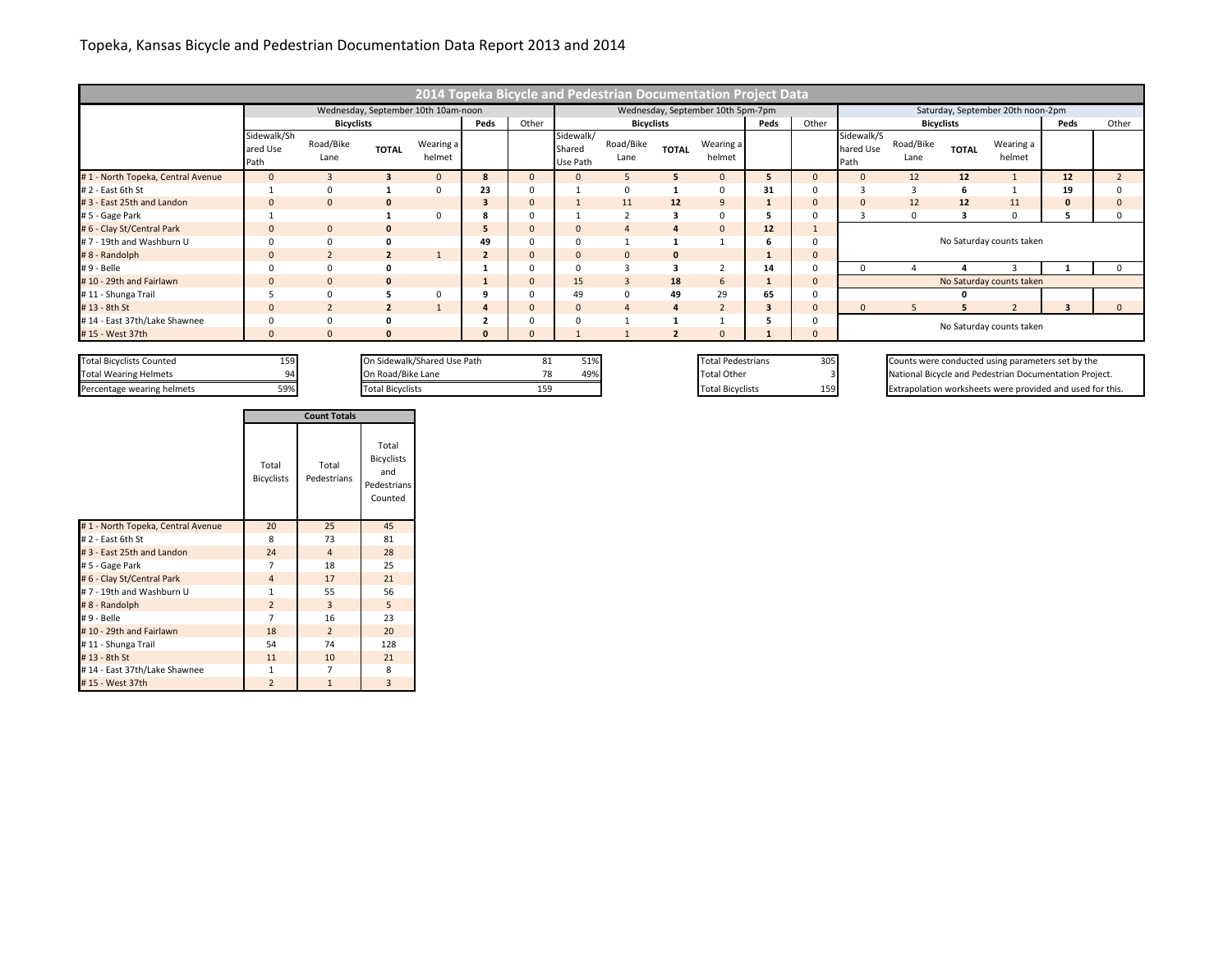## Topeka, Kansas Bicycle and Pedestrian Documentation Data Report 2013 and 2014

|                                   |                       | 2013: Daily, Monthly, and Annual Projections |                       |                  |                         |            |                       |
|-----------------------------------|-----------------------|----------------------------------------------|-----------------------|------------------|-------------------------|------------|-----------------------|
|                                   | <b>Daily</b>          | <b>Monthly</b>                               |                       |                  | Annual                  |            |                       |
|                                   | Average               | Average                                      | Total                 |                  |                         |            |                       |
|                                   | <b>Bicyclists and</b> | <b>Bicyclists and</b>                        | <b>Bicyclists and</b> | <b>Bicycling</b> |                         | Walking    |                       |
|                                   | <b>Pedestrians</b>    | <b>Pedestrians</b>                           | <b>Pedestrians</b>    | Percentage       | <b>Bicycling Totals</b> | Percentage | <b>Walking Totals</b> |
| #1 - North Topeka, Central Avenue | 68                    | 2,073                                        | 24,874                | 48%              | 12,060                  | 52%        | 12,814                |
| $# 2 - East 6th St$               | 138                   | 4,184                                        | 50,202                | 26%              | 12,931                  | 74%        | 37,272                |
| #3 - East 25th and Landon         | 66                    | 1,995                                        | 23,939                | 61%              | 14,672                  | 39%        | 9,267                 |
| #4 - 10th and Topeka              | 500                   | 15,209                                       | 182,505               | 9%               | 15,969                  | 91%        | 166,536               |
| #5 - Gage Park                    | 104                   | 3,175                                        | 38,103                | 20%              | 7,471                   | 80%        | 30,632                |
| #6 - Clay St/Central Park         | 152                   | 4,624                                        | 55,486                | 41%              | 22,494                  | 59%        | 32,992                |
| #7 - 19th and Washburn U          | 104                   | 3,151                                        | 37,817                | 16%              | 6,051                   | 84%        | 31,767                |
| #8 - Randolph                     | 35                    | 1,063                                        | 12,762                | 53%              | 6,756                   | 47%        | 6,005                 |
| $#9 - Belle$                      | 27                    | 809                                          | 9,711                 | 15%              | 1,494                   | 85%        | 8,217                 |
| #10 - 29th and Fairlawn           | 34                    | 1,048                                        | 12,580                | 82%              | 10,360                  | 18%        | 2,220                 |
| #11 - Shunga Trail                | 751                   | 22,834                                       | 274,008               | 63%              | 172,051                 | 37%        | 101,956               |
| #12 - Landon Trail                | 292                   | 8,880                                        | 106,559               | 91%              | 96,871                  | 9%         | 9,687                 |
| #13 - 8th St                      | 57                    | 1,727                                        | 20,720                | 42%              | 8,724                   | 58%        | 11,996                |
| #14 - East 37th/Lake Shawnee      | 28                    | 863                                          | 10,360                | 40%              | 4,144                   | 60%        | 6,216                 |